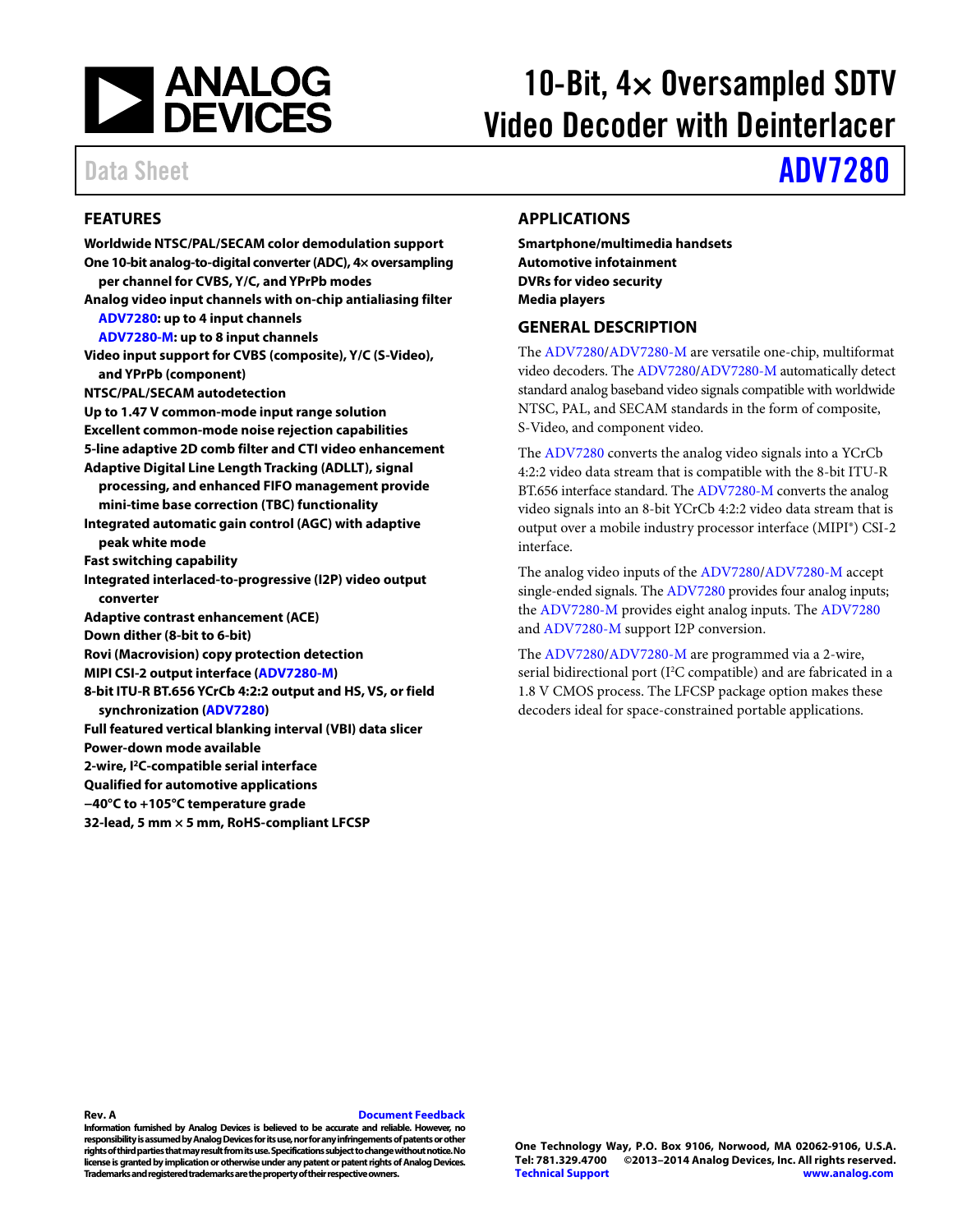# **ADV7280\* PRODUCT PAGE QUICK LINKS**

**Last Content Update: 02/23/2017**

### **[COMPARABLE PARTS](http://www.analog.com/parametricsearch/en/11282?doc=ADV7280.pdf&p0=1&lsrc=pst)**

View a parametric search of comparable parts.

### **[EVALUATION KITS](http://www.analog.com/adv7280/evalkits?doc=ADV7280.pdf&p0=1&lsrc=ek)**

- ADV7280EBZ Evaluation Board
- ADV7280MEBZ Evaluation Board

### **[DOCUMENTATION](http://www.analog.com/adv7280/documentation?doc=ADV7280.pdf&p0=1&lsrc=doc)**

### **Application Notes**

- AN-1260: Crystal Design Considerations for Video Decoders, HDMI Receivers, and Transceivers
- AN-1337: Design Considerations for Connecting Analog Devices Video Decoders to MIPI CSI-2 Receivers

### **Data Sheet**

• ADV7280: 10-Bit, 4× Oversampled SDTV Video Decoder with Deinterlacer Data Sheet

#### **User Guides**

• UG-637: ADV7280/ADV7281/ADV7282/ADV7283 Functionality and Features

### **[TOOLS AND SIMULATIONS](http://www.analog.com/adv7280/tools?doc=ADV7280.pdf&p0=1&lsrc=tools)**

- ADV7280 IBIS Model
- ADV7280M IBIS Model

### **[DESIGN RESOURCES](http://www.analog.com/adv7280/designsources?doc=ADV7280.pdf&p0=1&lsrc=dr)**

- ADV7280 Material Declaration
- PCN-PDN Information
- Quality And Reliability
- Symbols and Footprints

### **[DISCUSSIONS](http://www.analog.com/adv7280/discussions?doc=ADV7280.pdf&p0=1&lsrc=disc)**

View all ADV7280 EngineerZone Discussions.

### **[SAMPLE AND BUY](http://www.analog.com/adv7280/sampleandbuy?doc=ADV7280.pdf&p0=1&lsrc=sb)**

Visit the product page to see pricing options.

### **[TECHNICAL SUPPORT](http://www.analog.com/support/technical-support.html?doc=ADV7280.pdf&p0=1&lsrc=techs)**

Submit a technical question or find your regional support number.

### **[DOCUMENT FEEDBACK](https://form.analog.com/Form_Pages/feedback/documentfeedback.aspx?doc=ADV7280.pdf&product=ADV7280&p0=1&lsrc=dfs)**

Submit feedback for this data sheet.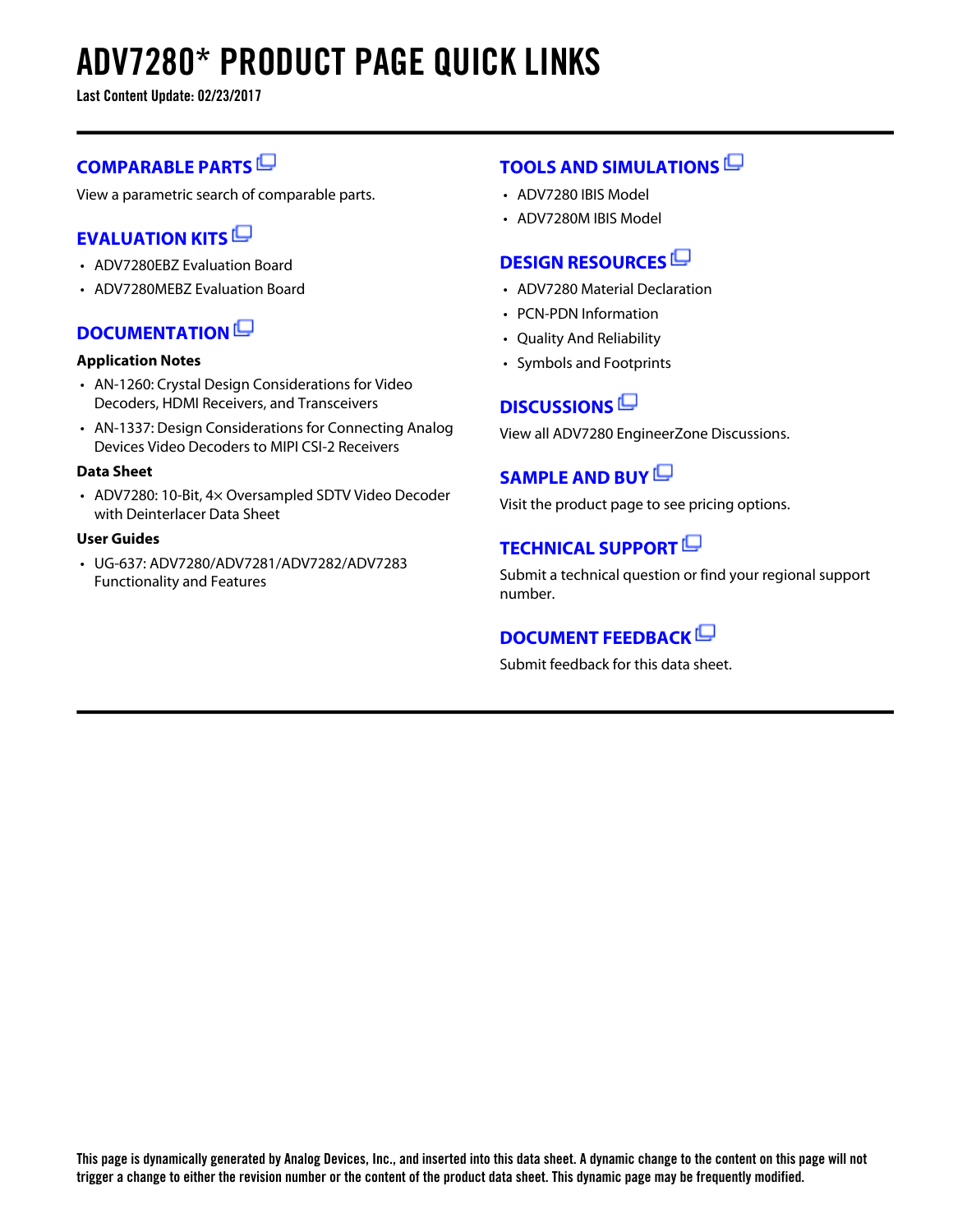## **ADV7280**

## **TABLE OF CONTENTS**

| MIPI Video Output Specifications (ADV7280-M Only) 6 |
|-----------------------------------------------------|
| Pixel Port Timing Specifications (ADV7280 Only) 8   |
|                                                     |
|                                                     |
|                                                     |
|                                                     |
|                                                     |
| Pin Configurations and Function Descriptions  11    |
|                                                     |
|                                                     |
|                                                     |
|                                                     |
|                                                     |
|                                                     |
|                                                     |

### <span id="page-2-0"></span>**REVISION HISTORY**

| $2/14$ —Rev. 0 to Rev. A                                   |
|------------------------------------------------------------|
| Change to Single-Ended CVBS Input Parameter, Analog Supply |
|                                                            |

| Universal Power Supply (ADV7280 Only)  15        |  |
|--------------------------------------------------|--|
|                                                  |  |
|                                                  |  |
|                                                  |  |
|                                                  |  |
|                                                  |  |
| ITU-R BT.656 Tx Configuration (ADV7280 Only)  21 |  |
|                                                  |  |
|                                                  |  |
|                                                  |  |
|                                                  |  |
|                                                  |  |
|                                                  |  |
|                                                  |  |
|                                                  |  |
|                                                  |  |
| MIPI Outputs for the ADV7280-M (D0P, D0N,        |  |
|                                                  |  |
|                                                  |  |
|                                                  |  |
|                                                  |  |
|                                                  |  |

8/13-Revision 0: Initial Version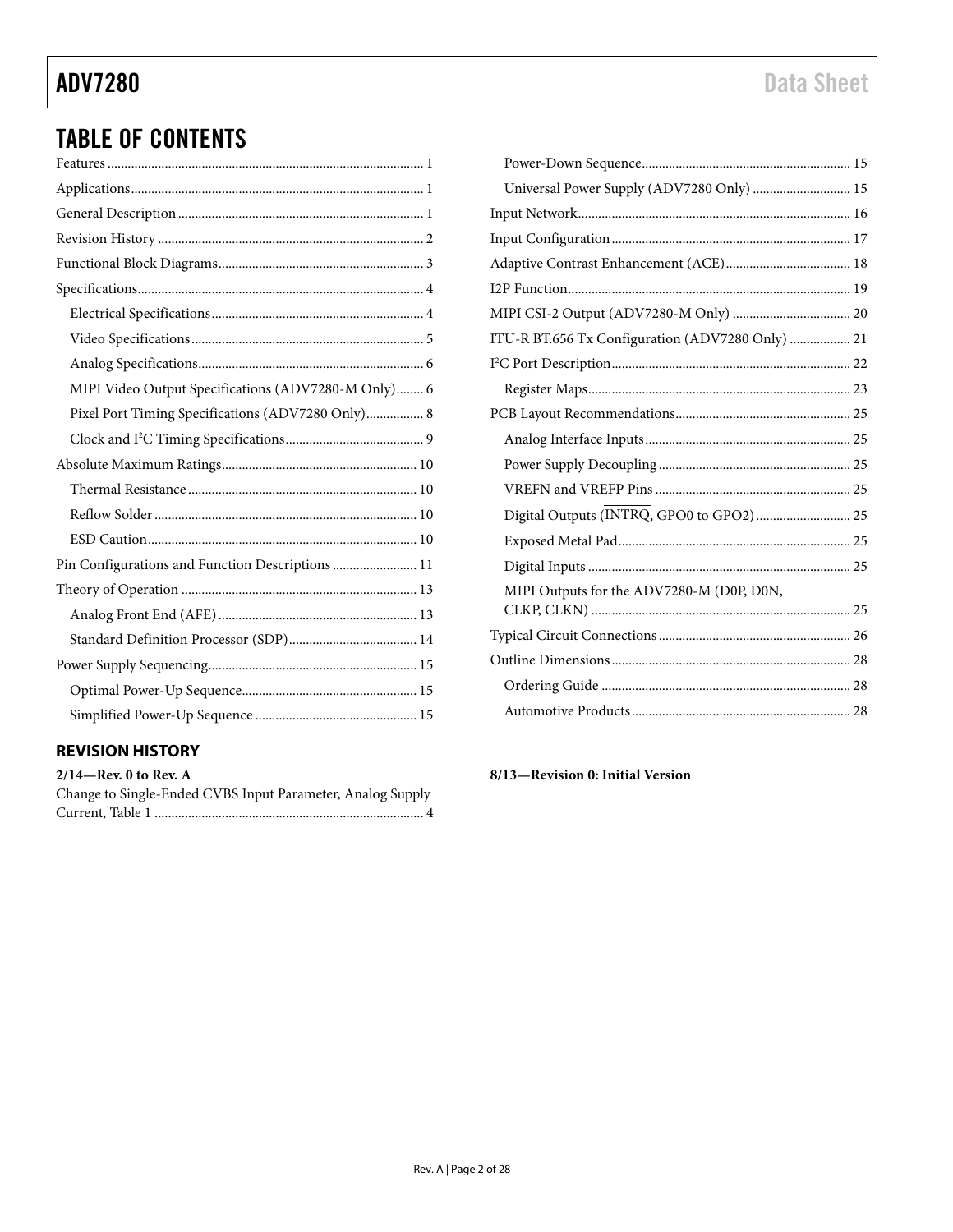### <span id="page-3-0"></span>FUNCTIONAL BLOCK DIAGRAMS



*Figure 1[. ADV7280](http://www.analog.com/ADV7280?doc=ADV7280.pdf) Functional Block Diagram*



*Figure 2[. ADV7280-M](http://www.analog.com/ADV7280?doc=ADV7280.pdf) Functional Block Diagram*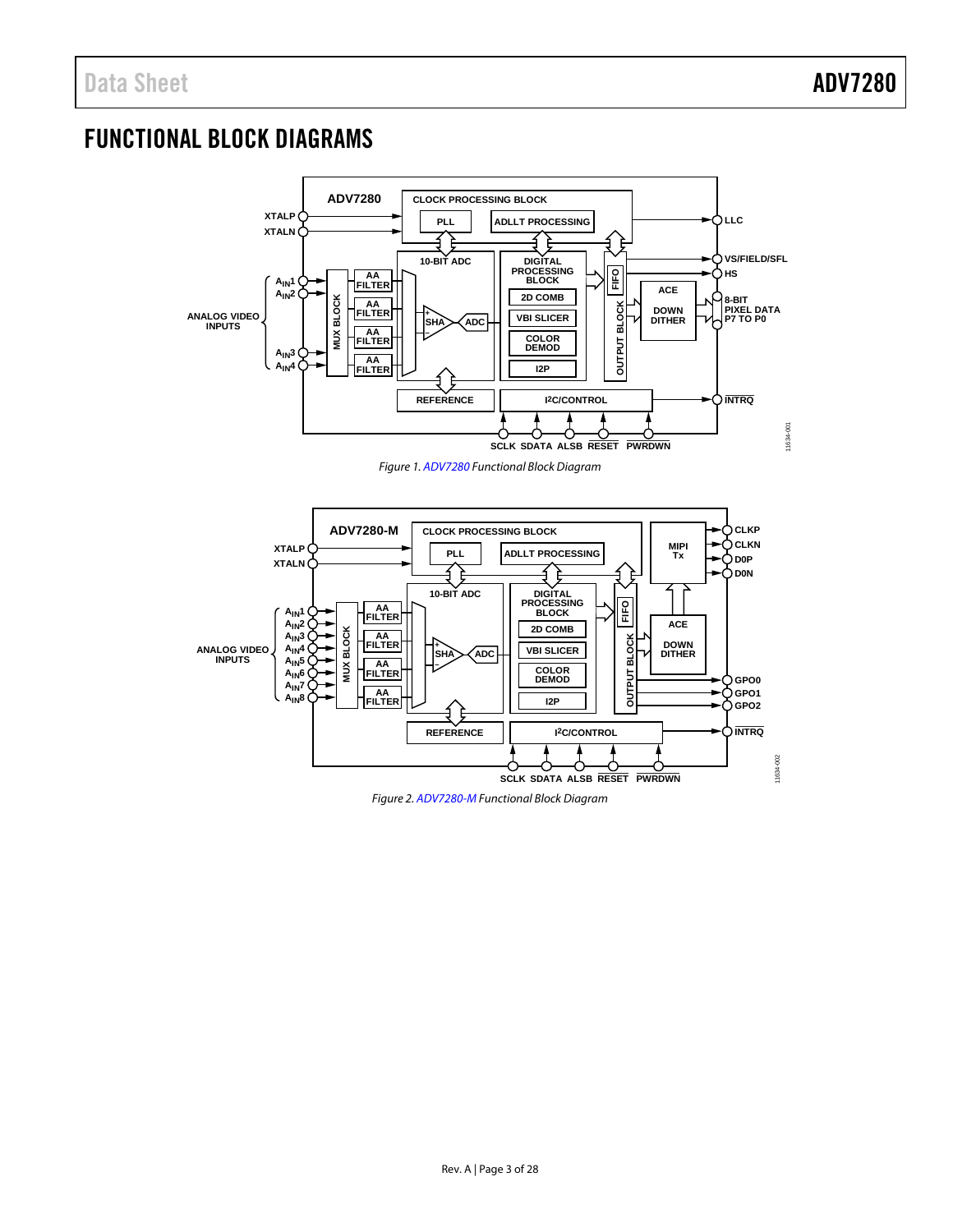### <span id="page-4-0"></span>**SPECIFICATIONS**

### <span id="page-4-1"></span>**ELECTRICAL SPECIFICATIONS**

 $A_{\text{VDD}}$ ,  $D_{\text{VDD}}$ ,  $P_{\text{VDD}}$  and  $M_{\text{VDD}}$  = 1.71 V to 1.89 V,  $D_{\text{VDDIO}}$  = 2.97 V to 3.63 V, specified at operating temperature range, unless otherwise noted. M<sub>VDD</sub> applies to the [ADV7280-M](http://www.analog.com/ADV7280?doc=ADV7280.pdf) only.

| Table 1.                              |                          |                                            |                |            |            |             |  |  |
|---------------------------------------|--------------------------|--------------------------------------------|----------------|------------|------------|-------------|--|--|
| <b>Parameter</b>                      | Symbol                   | <b>Test Conditions/Comments</b>            | Min            | <b>Typ</b> | <b>Max</b> | Unit        |  |  |
| STATIC PERFORMANCE                    |                          |                                            |                |            |            |             |  |  |
| <b>ADC Resolution</b>                 | N                        |                                            |                |            | 10         | <b>Bits</b> |  |  |
| <b>Integral Nonlinearity</b>          | INL                      | CVBS mode                                  |                | 2          |            | <b>LSB</b>  |  |  |
| <b>Differential Nonlinearity</b>      | <b>DNL</b>               | CVBS mode                                  |                | ±0.6       |            | <b>LSB</b>  |  |  |
| <b>DIGITAL INPUTS</b>                 |                          |                                            |                |            |            |             |  |  |
| Input High Voltage                    | V <sub>IH</sub>          | $D_{VDDO} = 3.3 V$                         | $\overline{2}$ |            |            | $\sf V$     |  |  |
|                                       |                          | $D_{VDIO} = 1.8 V, ADV7280$ only           | 1.2            |            |            | V           |  |  |
| Input Low Voltage                     | $V_{IL}$                 | $DVDDO = 3.3 V$                            |                |            | 0.8        | $\vee$      |  |  |
|                                       |                          | $D_{VDIO} = 1.8 V, ADV7280$ only           |                |            | 0.4        | v           |  |  |
| Input Leakage Current                 | I <sub>IN</sub>          | RESET pin                                  | $-10$          |            | $+10$      | μA          |  |  |
|                                       |                          | SDATA, SCLK pins                           | $-10$          |            | $+15$      | μA          |  |  |
|                                       |                          | PWRDWN, ALSB pins                          | $-10$          |            | $+50$      | μA          |  |  |
| Input Capacitance                     | $C_{IN}$                 |                                            |                |            | 10         | pF          |  |  |
| <b>CRYSTAL INPUT</b>                  |                          |                                            |                |            |            |             |  |  |
| Input High Voltage                    | V <sub>IH</sub>          | XTALN pin                                  | 1.2            |            |            | V           |  |  |
| Input Low Voltage                     | $V_{IL}$                 | XTALN pin                                  |                |            | 0.4        | v           |  |  |
| <b>DIGITAL OUTPUTS</b>                |                          |                                            |                |            |            |             |  |  |
| Output High Voltage                   | $V_{OH}$                 | $D_{VDDO} = 3.3 V$ , $I_{SOURCE} = 0.4 mA$ | 2.4            |            |            | v           |  |  |
|                                       |                          | $D_{VDDO} = 1.8 V, I_{SOURCE} = 0.4 mA,$   | 1.4            |            |            | v           |  |  |
|                                       |                          | ADV7280 only                               |                |            |            |             |  |  |
| Output Low Voltage                    | VOL                      | $D_{VDDO} = 3.3 V, I_{SINK} = 3.2 mA$      |                |            | 0.4        | v           |  |  |
|                                       |                          | $D_{VDDO} = 1.8 V, I_{SINK} = 1.6 mA,$     |                |            | 0.2        | v           |  |  |
|                                       |                          | ADV7280 only                               |                |            |            |             |  |  |
| High Impedance Leakage Current        | <b>ILEAK</b>             |                                            |                |            | 10         | μA          |  |  |
| <b>Output Capacitance</b>             | C <sub>OUT</sub>         |                                            |                |            | 20         | pF          |  |  |
| POWER REQUIREMENTS <sup>1, 2, 3</sup> |                          |                                            |                |            |            |             |  |  |
| Digital I/O Power Supply              | D <sub>vDDIO</sub>       | <b>ADV7280-M</b>                           | 2.97           | 3.3        | 3.63       | V           |  |  |
|                                       |                          | <b>ADV7280</b>                             | 1.62           | 3.3        | 3.63       | v           |  |  |
| PLL Power Supply                      | P <sub>VDD</sub>         |                                            | 1.71           | 1.8        | 1.89       | v           |  |  |
| Analog Power Supply                   | Avdd                     |                                            | 1.71           | 1.8        | 1.89       | v           |  |  |
| Digital Power Supply                  | D <sub>VDD</sub>         |                                            | 1.71           | 1.8        | 1.89       | v           |  |  |
| <b>MIPI Tx Power Supply</b>           | M <sub>VDD</sub>         | ADV7280-M only                             | 1.71           | 1.8        | 1.89       | v           |  |  |
| Digital I/O Supply Current            | <b>I</b> DVDDIO          | <b>ADV7280-M</b>                           |                | 1.5        |            | mA          |  |  |
|                                       |                          | <b>ADV7280</b>                             |                | 5          |            | mA          |  |  |
| PLL Supply Current                    | PVDD                     |                                            |                | 12         |            | mA          |  |  |
| MIPI Tx Supply Current                | <b>I</b> MVDD            | ADV7280-M only                             |                | 14         |            | mA          |  |  |
| <b>Analog Supply Current</b>          | AVDD                     |                                            |                |            |            |             |  |  |
| Single-Ended CVBS Input               |                          |                                            |                | 47         |            | mA          |  |  |
| Y/C Input                             |                          |                                            |                | 60         |            | mA          |  |  |
| YPrPb Input                           |                          |                                            |                | 75         |            | mA          |  |  |
| <b>Digital Supply Current</b>         | <b>I</b> <sub>DVDD</sub> |                                            |                |            |            |             |  |  |
| Single-Ended CVBS Input               |                          |                                            |                | 70         |            | mA          |  |  |
| Y/C Input                             |                          |                                            |                | 70         |            | mA          |  |  |
| YPrPb Input                           |                          |                                            |                | 70         |            | mA          |  |  |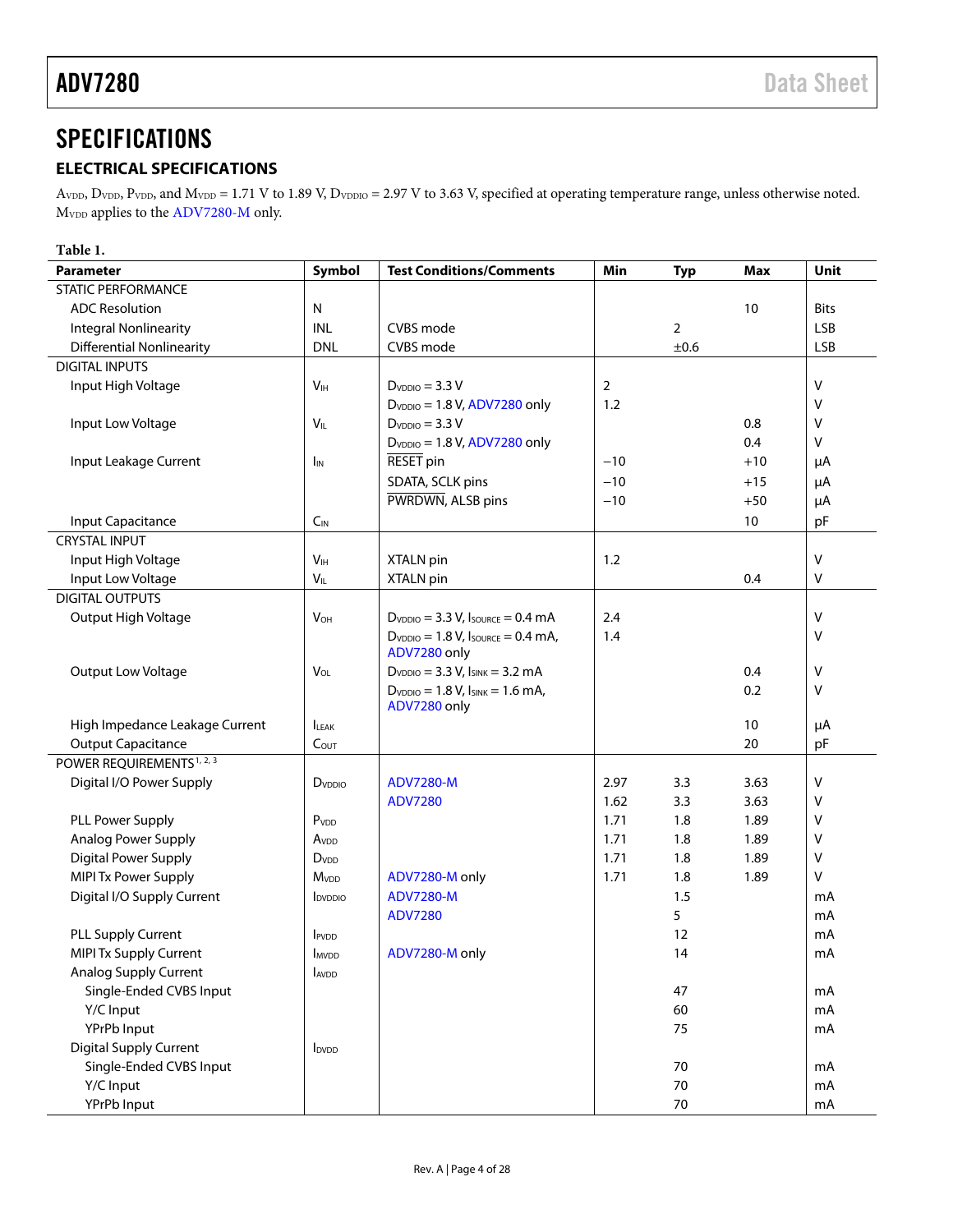<span id="page-5-1"></span>

| <b>Parameter</b>                                     | Symbol           | <b>Test Conditions/Comments</b> | Min | Typ | Max | Unit |
|------------------------------------------------------|------------------|---------------------------------|-----|-----|-----|------|
| POWER-DOWN CURRENTS <sup>1</sup>                     |                  |                                 |     |     |     |      |
| Digital I/O Supply Power-Down Current                | <b>DVDDIO PD</b> | $D_{VDDO} = 3.3 V, ADV7280-M$   |     | 73  |     | μA   |
|                                                      |                  | $D_{VDDO} = 3.3 V, ADV7280$     |     | 84  |     | μA   |
| PLL Supply Power-Down Current                        | <b>IPVDD PD</b>  |                                 |     | 46  |     | μA   |
| Analog Supply Power-Down Current                     | AVDD PD          |                                 |     | 0.2 |     | μA   |
| Digital Supply Power-Down Current                    | DVDD PD          |                                 |     | 420 |     | μA   |
| MIPI Tx Supply Power-Down Current                    | MVDD PD          | ADV7280-M only                  |     | 4.5 |     | μA   |
| <b>Total Power Dissipation</b><br>in Power-Down Mode |                  |                                 |     |     |     | mW   |

<sup>1</sup> Guaranteed by characterization.

<sup>2</sup> Typical current consumption values are measured with nominal voltage supply levels and an SMPTE bar test pattern.

<sup>3</sup> All specifications apply when the I2P core is activated, unless otherwise stated.

#### <span id="page-5-0"></span>**VIDEO SPECIFICATIONS**

AVDD, DVDD, PVDD, and MVDD = 1.71 V to 1.89 V, DVDDIO = 2.97 V to 3.63 V, specified at operating temperature range, unless otherwise noted. Specifications guaranteed by characterization. M<sub>VDD</sub> applies to th[e ADV7280-M](http://www.analog.com/ADV7280?doc=ADV7280.pdf) only.

| <b>Parameter</b>                         | Symbol      | <b>Test Conditions/Comments</b> | Min  | <b>Typ</b>     | <b>Max</b> | <b>Unit</b>   |
|------------------------------------------|-------------|---------------------------------|------|----------------|------------|---------------|
| NONLINEAR SPECIFICATIONS <sup>1</sup>    |             |                                 |      |                |            |               |
| <b>Differential Phase</b>                | <b>DP</b>   | CVBS input, modulated 5-step    |      | 0.9            |            | Degrees       |
| <b>Differential Gain</b>                 | DG          | CVBS input, modulated 5-step    |      | 0.5            |            | $\frac{0}{0}$ |
| Luma Nonlinearity                        | LNL         | CVBS input, 5-step              |      | 2.0            |            | $\frac{0}{0}$ |
| <b>NOISE SPECIFICATIONS</b>              |             |                                 |      |                |            |               |
| Signal-to-Noise Ratio, Unweighted        | <b>SNR</b>  | Luma ramp                       |      | 57.1           |            | dB            |
|                                          |             | Luma flat field                 |      | 58             |            | dB            |
| Analog Front-End Crosstalk               |             |                                 |      | 60             |            | dB            |
| Common-Mode Rejection Ratio <sup>2</sup> | <b>CMRR</b> |                                 |      | 73             |            | dB            |
| <b>LOCK TIME SPECIFICATIONS</b>          |             |                                 |      |                |            |               |
| Horizontal Lock Range                    |             |                                 | $-5$ |                | $+5$       | $\%$          |
| Vertical Lock Range                      |             |                                 | 40   |                | 70         | <b>Hz</b>     |
| f <sub>sc</sub> Subcarrier Lock Range    |             |                                 |      | ±1.3           |            | kHz           |
| Color Lock-In Time                       |             |                                 |      | 60             |            | Lines         |
| Synchronization Depth Range              |             |                                 | 20   |                | 200        | $\frac{0}{0}$ |
| Color Burst Range                        |             |                                 | 5    |                | 200        | $\%$          |
| <b>Vertical Lock Time</b>                |             |                                 |      | $\overline{2}$ |            | <b>Fields</b> |
| Autodetection Switch Speed <sup>3</sup>  |             |                                 |      | 100            |            | Lines         |
| Fast Switch Speed <sup>4</sup>           |             |                                 |      | 100            |            | ms            |
| <b>LUMA SPECIFICATIONS</b>               |             | CVBS, 1 V input                 |      |                |            |               |
| Luma Brightness Accuracy                 |             |                                 |      |                |            | $\%$          |
| Luma Contrast Accuracy                   |             |                                 |      |                |            | $\%$          |

<sup>1</sup> These specifications apply for all CVBS input types (NTSC, PAL, and SECAM).

<sup>2</sup> The CMRR of this circuit design is critically dependent on the external resistor matching on the circuit inputs (see th[e Input Network](#page-16-0) section). The CMRR measurement was performed with 0.1% tolerant resistors, a common-mode voltage of 1 V, and a common-mode frequency of 10 kHz.

 $^3$  Autodetection switch speed is the time required for th[e ADV7280/ADV7280-M](http://www.analog.com/ADV7280?doc=ADV7280.pdf) to detect which video format is present at its input, for example, PAL I or NTSC M.

<sup>4</sup> Fast switch speed is the time required for th[e ADV7280/ADV7280-M](http://www.analog.com/ADV7280?doc=ADV7280.pdf) to switch from one analog input to another, for example, switching from A<sub>IN</sub>1 to A<sub>IN</sub>2.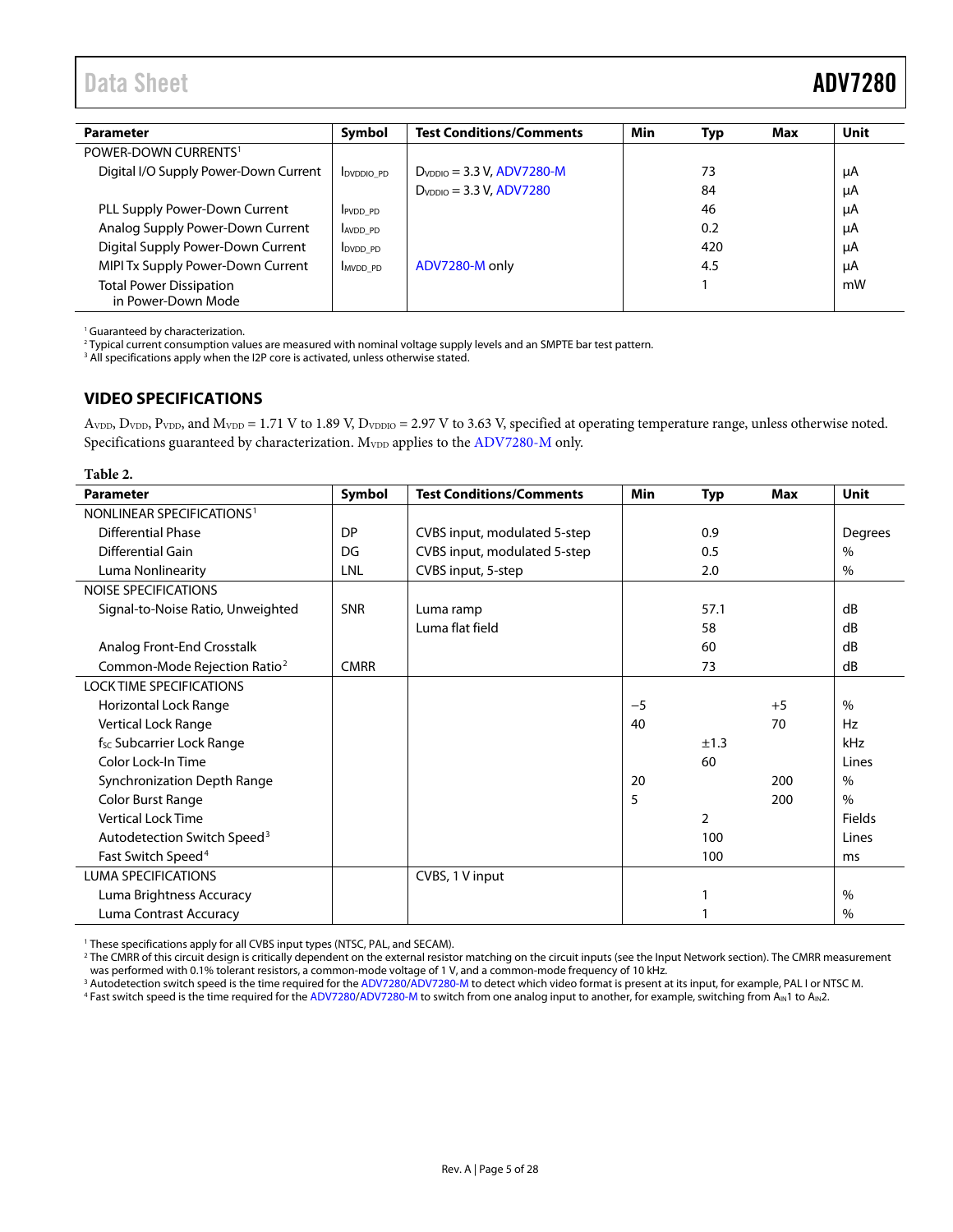**Table 3.**

### <span id="page-6-0"></span>**ANALOG SPECIFICATIONS**

AVDD, DVDD, PVDD, and MVDD = 1.71 V to 1.89 V, DVDDIO = 2.97 V to 3.63 V, specified at operating temperature range, unless otherwise noted. Specifications guaranteed by characterization. M<sub>VDD</sub> applies to th[e ADV7280-M](http://www.analog.com/ADV7280?doc=ADV7280.pdf) only.

| таріе э.                        |                                 |     |            |     |      |
|---------------------------------|---------------------------------|-----|------------|-----|------|
| <b>Parameter</b>                | <b>Test Conditions/Comments</b> | Min | <b>Typ</b> | Max | Unit |
| <b>CLAMP CIRCUITRY</b>          |                                 |     |            |     |      |
| <b>External Clamp Capacitor</b> |                                 |     | 0.1        |     | μF   |
| Input Impedance                 | Clamps switched off             |     | 10         |     | MΩ   |
| Large Clamp Source Current      |                                 |     | 0.4        |     | mA   |
| Large Clamp Sink Current        |                                 |     | 0.4        |     | mA   |
| Fine Clamp Source Current       |                                 |     | 10         |     | μA   |
| Fine Clamp Sink Current         |                                 |     | 10         |     | μA   |
|                                 |                                 |     |            |     |      |

### <span id="page-6-1"></span>**MIPI VIDEO OUTPUT SPECIFICATIONS [\(ADV7280-M](http://www.analog.com/ADV7280?doc=ADV7280.pdf) ONLY)**

AVDD, DVDD, PVDD, and MVDD = 1.71 V to 1.89 V, DVDDIO = 2.97 V to 3.63 V, specified at operating temperature range, unless otherwise noted. The CSI-2 clock lane of the [ADV7280-M](http://www.analog.com/ADV7280?doc=ADV7280.pdf) remains in high speed (HS) mode even when the data lane enters low power (LP) mode. For this reason, some measurements on the clock lane that pertain to low power mode are not applicable. Unless otherwise stated, all high speed measurements were performed with the [ADV7280-M](http://www.analog.com/ADV7280?doc=ADV7280.pdf) operating in progressive mode and with a nominal 432 Mbps output data rate. Specifications guaranteed by characterization.

<span id="page-6-2"></span>

| Table 4.                                              |                       |                                                                       |       |            |            |              |  |  |
|-------------------------------------------------------|-----------------------|-----------------------------------------------------------------------|-------|------------|------------|--------------|--|--|
| <b>Parameter</b>                                      | Symbol                | <b>Test Conditions/Comments</b>                                       | Min   | <b>Typ</b> | <b>Max</b> | Unit         |  |  |
| <b>UNIT INTERVAL</b>                                  | UI                    |                                                                       |       |            |            |              |  |  |
| <b>Interlaced Output</b>                              |                       |                                                                       |       | 4.63       |            | ns           |  |  |
| <b>Progressive Output</b>                             |                       |                                                                       |       | 2.31       |            | ns           |  |  |
| DATA LANE LP TX DC SPECIFICATIONS <sup>1</sup>        |                       |                                                                       |       |            |            |              |  |  |
| Thevenin Output High Level                            | $V_{OH}$              |                                                                       | 1.1   | 1.2        | 1.3        | $\mathsf{V}$ |  |  |
| Thevenin Output Low Level                             | <b>V<sub>OL</sub></b> |                                                                       | $-50$ | 0          | $+50$      | mV           |  |  |
| DATA LANE LP TX AC SPECIFICATIONS <sup>1</sup>        |                       |                                                                       |       |            |            |              |  |  |
| Rise Time, 15% to 85%                                 |                       |                                                                       |       |            | 25         | ns           |  |  |
| Fall Time, 85% to 15%                                 |                       |                                                                       |       |            | 25         | ns           |  |  |
| Rise Time, 30% to 85%                                 |                       |                                                                       |       |            | 35         | ns           |  |  |
| Data Lane LP Slew Rate vs. CLOAD                      |                       |                                                                       |       |            |            |              |  |  |
| Maximum Slew Rate over Entire<br>Vertical Edge Region |                       | Rising edge                                                           |       |            | 150        | mV/ns        |  |  |
|                                                       |                       | Falling edge                                                          |       |            | 150        | mV/ns        |  |  |
| Minimum Slew Rate                                     |                       |                                                                       |       |            |            |              |  |  |
| 400 mV $\leq$ Vout $\leq$ 930 mV                      |                       | Falling edge                                                          | 30    |            |            | mV/ns        |  |  |
| 400 mV $\leq$ $V_{OUT}$ $\leq$ 700 mV                 |                       | Rising edge                                                           | 30    |            |            | mV/ns        |  |  |
| 700 mV $\leq$ Vout $\leq$ 930 mV                      |                       | Rising edge                                                           | >0    |            |            | mV/ns        |  |  |
| Pulse Width of LP Exclusive-OR Clock                  |                       | First clock pulse after stop state<br>or last pulse before stop state | 40    |            |            | ns           |  |  |
|                                                       |                       | All other clock pulses                                                | 20    |            |            | ns           |  |  |
| Period of LP Exclusive-OR Clock                       |                       |                                                                       | 90    |            |            | ns           |  |  |
| CLOCK LANE LP TX DC SPECIFICATIONS <sup>1</sup>       |                       |                                                                       |       |            |            |              |  |  |
| Thevenin Output High Level                            | $V_{OH}$              |                                                                       | 1.1   | 1.2        | 1.3        | $\vee$       |  |  |
| Thevenin Output Low Level                             | $V_{OL}$              |                                                                       | $-50$ | 0          | $+50$      | mV           |  |  |
| CLOCK LANE LP TX AC SPECIFICATIONS <sup>1</sup>       |                       |                                                                       |       |            |            |              |  |  |
| Rise Time, 15% to 85%                                 |                       |                                                                       |       |            | 25         | ns           |  |  |
| Fall Time, 85% to 15%                                 |                       |                                                                       |       |            | 25         | ns           |  |  |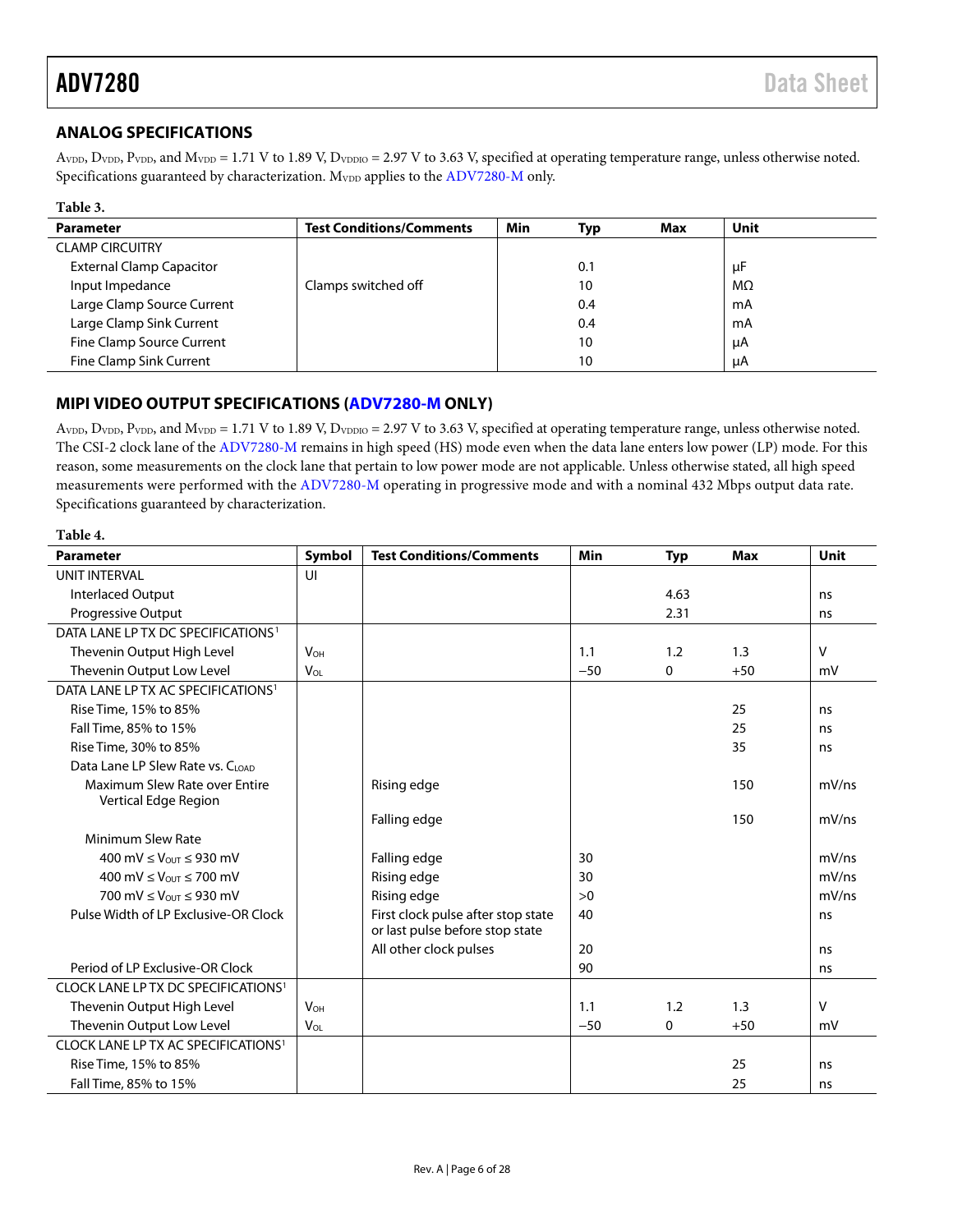## Data Sheet **ADV7280**

| <b>Parameter</b>                                         | Symbol         | <b>Test Conditions/Comments</b>                                                                                                       | Min                           | <b>Typ</b> | <b>Max</b>                    | Unit   |
|----------------------------------------------------------|----------------|---------------------------------------------------------------------------------------------------------------------------------------|-------------------------------|------------|-------------------------------|--------|
| Clock Lane LP Slew Rate                                  |                |                                                                                                                                       |                               |            |                               |        |
| Maximum Slew Rate over Entire<br>Vertical Edge Region    |                | Rising edge                                                                                                                           |                               |            | 150                           | mV/ns  |
| <b>Minimum Slew Rate</b>                                 |                | Falling edge                                                                                                                          |                               |            | 150                           | mV/ns  |
| 400 mV ≤ V <sub>OUT</sub> ≤ 930 mV                       |                | Falling edge                                                                                                                          | 30                            |            |                               | mV/ns  |
|                                                          |                |                                                                                                                                       |                               |            |                               | mV/ns  |
| 400 mV $\leq$ $V_{\text{OUT}} \leq 700$ mV               |                | Rising edge                                                                                                                           | 30                            |            |                               |        |
| 700 mV $\leq$ $V_{\text{OUT}}$ $\leq$ 930 mV             |                | Rising edge                                                                                                                           | >0                            |            |                               | mV/ns  |
| DATA LANE HS TX SIGNALING<br><b>REQUIREMENTS</b>         |                | See Figure 3                                                                                                                          |                               |            |                               |        |
| Low Power to High Speed Transition<br>Stage              | t9             | Time that the D0P pin is at V <sub>OL</sub><br>and the D0N pin is at V <sub>OH</sub>                                                  | 50                            |            |                               | ns     |
|                                                          | $t_{10}$       | Time that the D0P and D0N pins<br>are at $V_{OL}$                                                                                     | $40 + (4 \times UI)$          |            | $85 + (6 \times \text{UI})$   | ns     |
|                                                          | $t_{11}$       | $t_{10}$ plus the HS-zero period                                                                                                      | $145 + (10 \times \text{UI})$ |            |                               | ns     |
| High Speed Differential Voltage Swing                    | $ V_1 $        |                                                                                                                                       | 140                           | 200        | 270                           | mV p-p |
| Differential Voltage Mismatch                            |                |                                                                                                                                       |                               |            | 10                            | mV     |
| Single-Ended Output High Voltages                        |                |                                                                                                                                       |                               |            | 360                           | mV     |
| Static Common-Mode Voltage Level                         |                |                                                                                                                                       | 150                           | 200        | 250                           | mV     |
| Static Common-Mode Voltage<br>Mismatch                   |                |                                                                                                                                       |                               |            | 5                             | mV     |
| <b>Dynamic Common Level Variations</b>                   |                |                                                                                                                                       |                               |            |                               |        |
| 50 MHz to 450 MHz                                        |                |                                                                                                                                       |                               |            | 25                            | mV     |
| Above 450 MHz                                            |                |                                                                                                                                       |                               |            | 15                            | mV     |
| Rise Time, 20% to 80%                                    |                |                                                                                                                                       | 0.15                          |            | $0.3 \times U1$               | ns     |
|                                                          |                |                                                                                                                                       | 0.15                          |            | $0.3 \times U1$               |        |
| Fall Time, 80% to 20%                                    |                |                                                                                                                                       |                               |            |                               | ns     |
| High Speed to Low Power Transition<br>Stage              | $t_{12}$       | Time that the ADV7280-M drives<br>the flipped last data bit after<br>sending the last payload data bit<br>of an HS transmission burst | $60 + (4 \times UI)$          |            |                               | ns     |
|                                                          | $t_{13}$       | Post-end-of-transmission rise<br>time (30% to 85%)                                                                                    |                               |            | 35                            | ns     |
|                                                          | $t_{14}$       | Time from start of $t_{12}$ to start of<br>low power state following an HS<br>transmission burst                                      |                               |            | $105 + (12 \times \text{UI})$ | ns     |
|                                                          | $t_{15}$       | Time that a low power state is<br>transmitted after an HS trans-                                                                      |                               |            | 100                           | ns     |
|                                                          |                | mission burst                                                                                                                         |                               |            |                               |        |
| <b>CLOCK LANE HS TX SIGNALING</b><br><b>REQUIREMENTS</b> |                | See Figure 3                                                                                                                          |                               |            |                               |        |
| Low Power to High Speed Transition<br>Stage <sup>2</sup> | t <sub>9</sub> | Time that the CLKP pin is at VoL<br>and the CLKN pin is at V <sub>OH</sub>                                                            | 50                            |            |                               | ns     |
|                                                          |                | Time that the CLKP and CLKN<br>pins are at V <sub>OL</sub>                                                                            | 38                            |            | 95                            | ns     |
|                                                          |                | Clock HS-zero period                                                                                                                  | 300                           | 500        |                               | ns     |
| High Speed Differential Voltage Swing                    | $ V_2 $        |                                                                                                                                       | 140                           | 200        | 270                           | mV p-p |
| Differential Voltage Mismatch                            |                |                                                                                                                                       |                               |            | 10                            | mV     |
| Single-Ended Output High Voltages                        |                |                                                                                                                                       |                               |            | 360                           | mV     |
| Static Common-Mode Voltage Level                         |                |                                                                                                                                       | 150                           | 200        | 250                           | mV     |
| Static Common-Mode Voltage<br>Mismatch                   |                |                                                                                                                                       |                               |            | 5                             | mV     |
| <b>Dynamic Common Level Variations</b>                   |                |                                                                                                                                       |                               |            |                               |        |
| 50 MHz to 450 MHz                                        |                |                                                                                                                                       |                               |            | 25                            | mV     |
| Above 450 MHz                                            |                |                                                                                                                                       |                               |            | 15                            | mV     |
| Rise Time, 20% to 80%                                    |                |                                                                                                                                       | 0.15                          |            | $0.3 \times U1$               | ns     |
| Fall Time, 80% to 20%                                    |                |                                                                                                                                       | 0.15                          |            | $0.3 \times U1$               | ns     |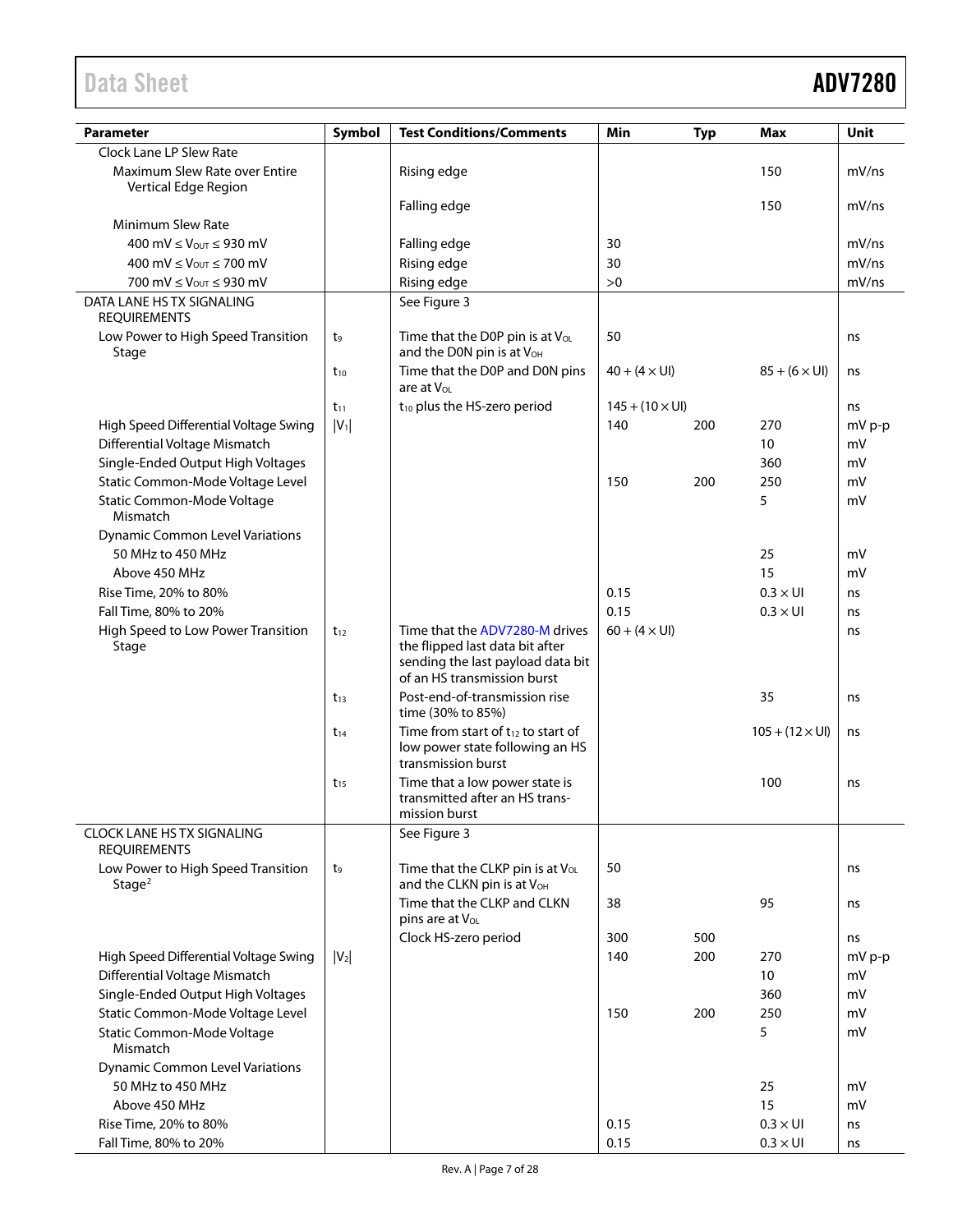# <span id="page-8-1"></span>ADV7280 Data Sheet

| Parameter                                              | Symbol | <b>Test Conditions/Comments</b> | Min              | Tvp | Max              | Unit |
|--------------------------------------------------------|--------|---------------------------------|------------------|-----|------------------|------|
| HS TX CLOCK TO DATA LANE TIMING<br><b>REOUIREMENTS</b> |        |                                 |                  |     |                  |      |
| Data to Clock Skew                                     |        |                                 | $0.35 \times$ UI |     | $0.65 \times$ UI | ns   |

<sup>1</sup> These measurements were performed with  $C_{\text{LOAD}} = 50$  pF.

<sup>2</sup> The clock lane remains in high speed mode throughout normal operation. These results apply only to th[e ADV7280-M](http://www.analog.com/ADV7280?doc=ADV7280.pdf) during startup.



*Figure 3[. ADV7280-M](http://www.analog.com/ADV7280?doc=ADV7280.pdf) Output Timing Diagram (Conforms with MIPI CSI-2 Specification)*

#### <span id="page-8-2"></span><span id="page-8-0"></span>**PIXEL PORT TIMING SPECIFICATIONS [\(ADV7280](http://www.analog.com/ADV7280?doc=ADV7280.pdf) ONLY)**

 $A_{\text{VDD}}$ ,  $D_{\text{VDD}}$ , and  $P_{\text{VDD}} = 1.71$  V to 1.89 V,  $D_{\text{VDDIO}} = 1.62$  V to 3.63 V, specified at operating temperature range, unless otherwise noted. Specifications guaranteed by characterization.

| Table 5.                      |                                 |                                                                                      |       |            |       |              |
|-------------------------------|---------------------------------|--------------------------------------------------------------------------------------|-------|------------|-------|--------------|
| <b>Parameter</b>              | Symbol                          | <b>Test Conditions/Comments</b>                                                      | Min   | <b>Typ</b> | Max   | Unit         |
| <b>CLOCK OUTPUTS</b>          |                                 |                                                                                      |       |            |       |              |
| LLC Mark Space Ratio          | t <sub>9</sub> :t <sub>10</sub> |                                                                                      | 45:55 |            | 55:45 | % duty cycle |
| DATA AND CONTROL OUTPUTS      |                                 |                                                                                      |       |            |       |              |
| Data Output Transitional Time | $t_{11}$                        | Negative clock edge to start of valid data<br>$(t_{\text{SETUP}} = t_{10} - t_{11})$ |       |            | 3.8   | ns           |
|                               | $t_{12}$                        | End of valid data to negative clock edge<br>$(t_{HOLD} = t_9 - t_{12})$              |       |            | 6.9   | ns           |



*Figure 4[. ADV7280](http://www.analog.com/ADV7280?doc=ADV7280.pdf) Pixel Port and Control Output Timing Diagram*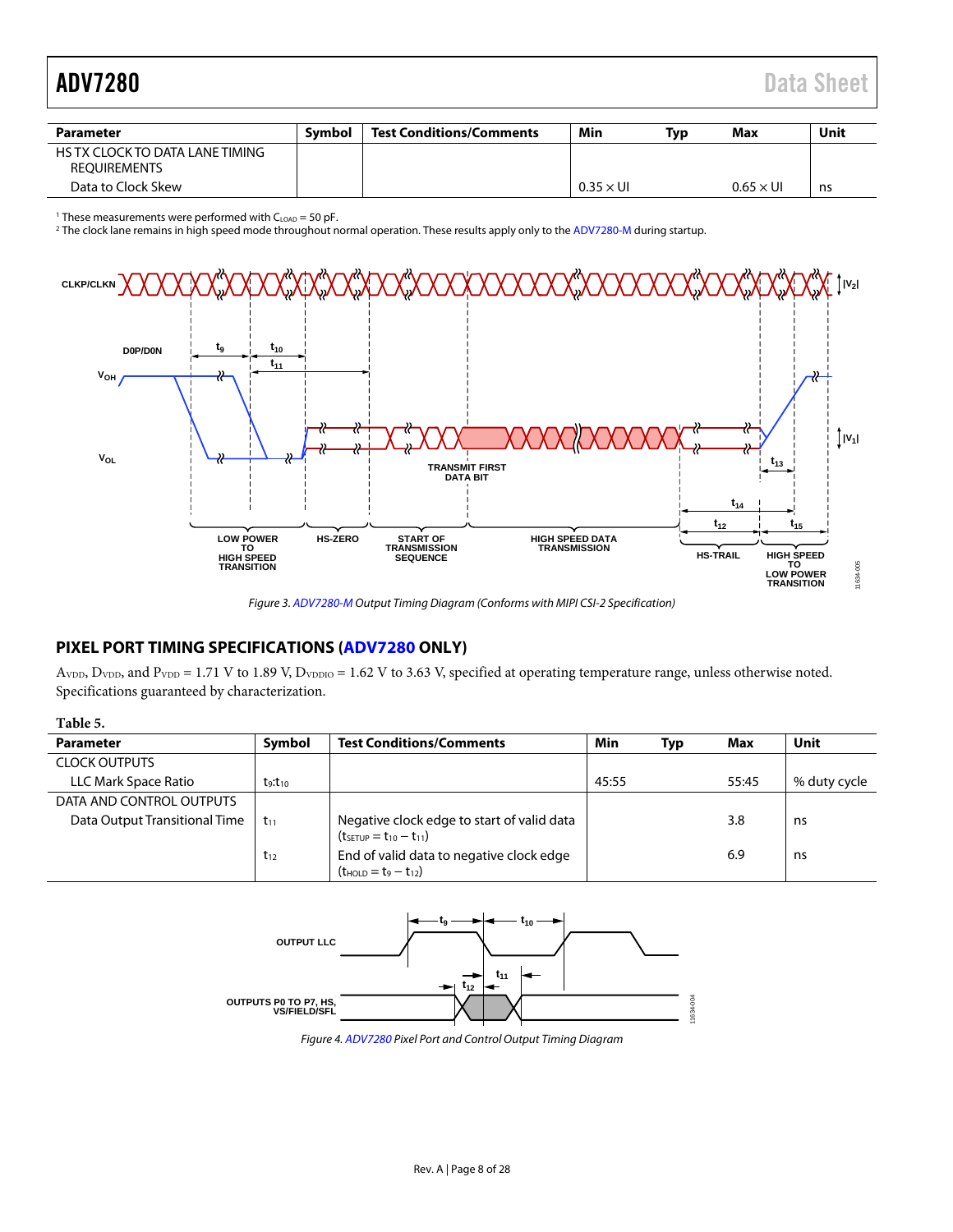### <span id="page-9-0"></span>**CLOCK AND I<sup>2</sup>C TIMING SPECIFICATIONS**

AVDD, DVDD, PVDD, and MVDD = 1.71 V to 1.89 V, DVDDIO = 2.97 V to 3.63 V, specified at operating temperature range, unless otherwise noted. Specifications guaranteed by characterization.  $\rm M_{VDD}$  applies to th[e ADV7280-M](http://www.analog.com/ADV7280?doc=ADV7280.pdf) only.

| Table 6.                            |                |            |          |     |            |
|-------------------------------------|----------------|------------|----------|-----|------------|
| <b>Parameter</b>                    | Symbol         | <b>Min</b> | Typ      | Max | Unit       |
| SYSTEM CLOCK AND CRYSTAL            |                |            |          |     |            |
| Nominal Frequency                   |                |            | 28.63636 |     | <b>MHz</b> |
| <b>Frequency Stability</b>          |                |            |          | ±50 | ppm        |
| <sup>2</sup> C PORT                 |                |            |          |     |            |
| <b>SCLK Frequency</b>               |                |            |          | 400 | <b>kHz</b> |
| SCLK Minimum Pulse Width High       | $t_1$          | 0.6        |          |     | μs         |
| <b>SCLK Minimum Pulse Width Low</b> | t <sub>2</sub> | 1.3        |          |     | μs         |
| Hold Time (Start Condition)         | t <sub>3</sub> | 0.6        |          |     | μs         |
| Setup Time (Start Condition)        | t <sub>4</sub> | 0.6        |          |     | μs         |
| <b>SDATA Setup Time</b>             | t <sub>5</sub> | 100        |          |     | ns         |
| <b>SCLK and SDATA Rise Times</b>    | $t_6$          |            |          | 300 | ns         |
| <b>SCLK and SDATA Fall Times</b>    | t <sub>7</sub> |            |          | 300 | ns         |
| Setup Time (Stop Condition)         | $t_8$          |            | 0.6      |     | μs         |
| <b>RESET INPUT</b>                  |                |            |          |     |            |
| <b>RESET Pulse Width</b>            |                | 5          |          |     | ms         |



*Figure 5. I2 C Timing Diagram*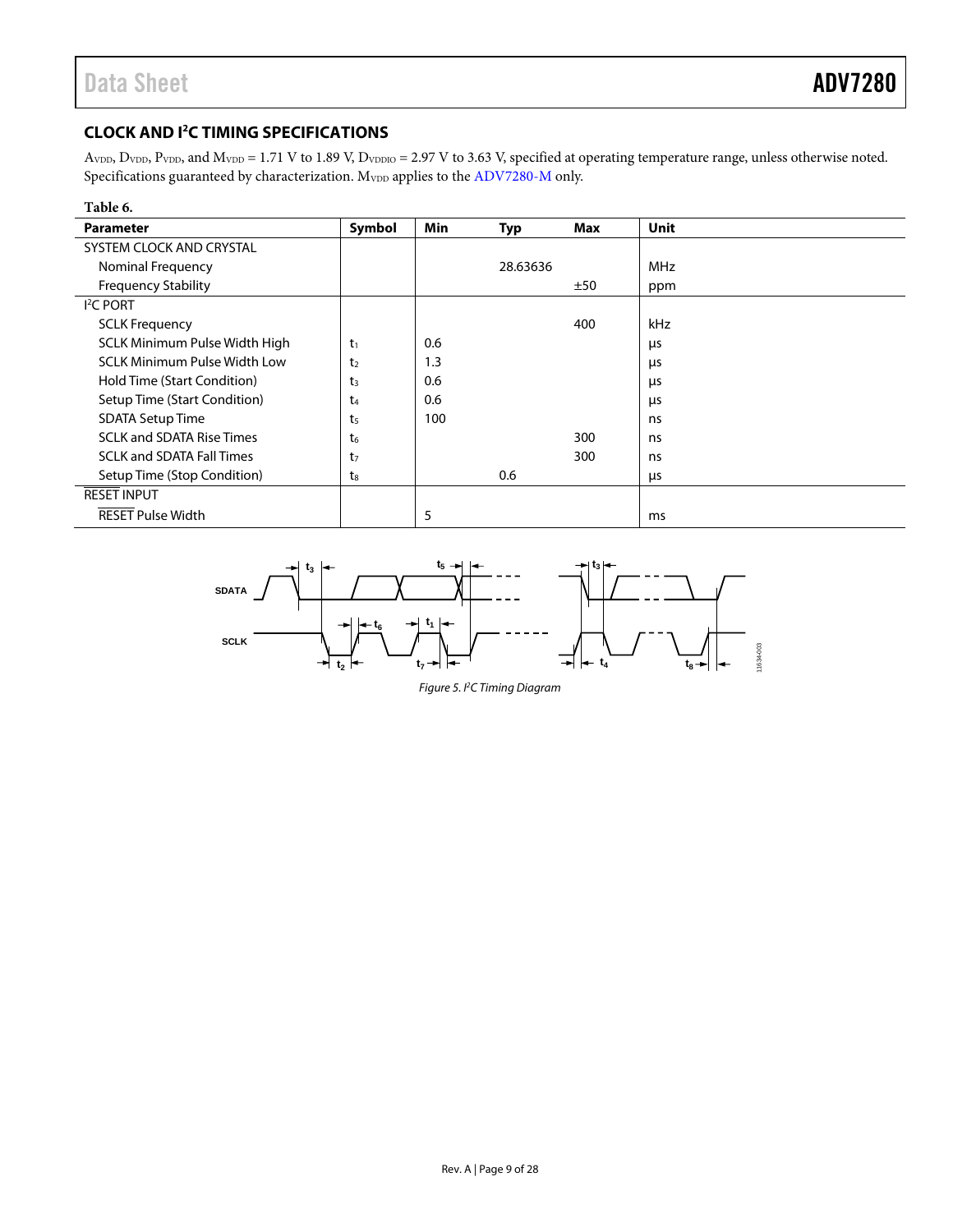### <span id="page-10-0"></span>ABSOLUTE MAXIMUM RATINGS

#### **Table 7.**

| <b>Parameter</b>                                | Rating                               |
|-------------------------------------------------|--------------------------------------|
| Avon to DGND                                    | 2.2V                                 |
| D <sub>vnn</sub> to DGND                        | 2.2V                                 |
| P <sub>VDD</sub> to DGND                        | 2.2V                                 |
| $MVDD$ to DGND <sup>1</sup>                     | 2.2V                                 |
| D <sub>VDDIO</sub> to DGND                      | 4V                                   |
| Pynn to Dynn                                    | $-0.9$ V to $+0.9$ V                 |
| Mynn to Dynn <sup>1</sup>                       | $-0.9$ V to $+0.9$ V                 |
| Avon to D <sub>von</sub>                        | $-0.9$ V to $+0.9$ V                 |
| Digital Inputs Voltage                          | $DGND - 0.3 V$ to $Dv_{DDO} + 0.3 V$ |
| Digital Outputs Voltage                         | $DGND - 0.3 V$ to $D_{VDIO} + 0.3 V$ |
| Analog Inputs to Ground                         | Ground $-0.3$ V to $AVDD + 0.3$ V    |
| <b>Maximum Junction Temperature</b><br>(Tı max) | 140 $^{\circ}$ C                     |
| Storage Temperature Range                       | $-65^{\circ}$ C to +150 $^{\circ}$ C |
| Infrared Reflow Soldering<br>(20 sec)           | $260^{\circ}$ C                      |

<sup>1</sup> M<sub>VDD</sub> applies to th[e ADV7280-M](http://www.analog.com/ADV7280?doc=ADV7280.pdf) only.

Stresses above those listed under Absolute Maximum Ratings may cause permanent damage to the device. This is a stress rating only; functional operation of the device at these or any other conditions above those indicated in the operational section of this specification is not implied. Exposure to absolute maximum rating conditions for extended periods may affect device reliability.

These devices are high performance integrated circuits with an ESD rating of <2 kV, and they are ESD sensitive. Proper precautions must be taken for handling and assembly.

### <span id="page-10-1"></span>**THERMAL RESISTANCE**

The thermal resistance values in [Table 8](#page-10-4) are specified for the device soldered onto a 4-layer printed circuit board (PCB) with a common ground plane and with the exposed pad of the device connected to DGND. The values i[n Table 8](#page-10-4) are maximum values.

<span id="page-10-4"></span>

| Table 8. Thermal Resistance for the 32-Lead LFCSP |  |
|---------------------------------------------------|--|
|---------------------------------------------------|--|

| <b>Thermal Characteristic</b>                         | Symbol            | <b>Value</b> | Unit          |
|-------------------------------------------------------|-------------------|--------------|---------------|
| Junction-to-Ambient Thermal<br>Resistance (Still Air) | $\theta$ ia       | 32.5         | $\degree$ C/W |
| Junction-to-Case Thermal<br>Resistance                | $\theta_{\rm IC}$ | 2.3          | °C/W          |

#### <span id="page-10-2"></span>**REFLOW SOLDER**

The [ADV7280/ADV7280-M](http://www.analog.com/ADV7280?doc=ADV7280.PDF) are Pb-free, environmentally friendly products. They are manufactured using the most up-todate materials and processes. The coating on the leads of each device is 100% pure Sn electroplate. The devices are suitable for Pb-free applications and can withstand surface-mount soldering at up to  $255^{\circ}$ C ( $\pm 5^{\circ}$ C).

In addition, the [ADV7280/ADV7280-M](http://www.analog.com/ADV7280?doc=ADV7280.PDF) are backwardcompatible with conventional SnPb soldering processes. This means that the electroplated Sn coating can be soldered with Sn/Pb solder pastes at conventional reflow temperatures of 220°C to 235°C.

### <span id="page-10-3"></span>**ESD CAUTION**



ESD (electrostatic discharge) sensitive device. Charged devices and circuit boards can discharge without detection. Although this product features patented or proprietary protection circuitry, damage may occur on devices subjected to high energy ESD. Therefore, proper ESD precautions should be taken to avoid performance degradation or loss of functionality.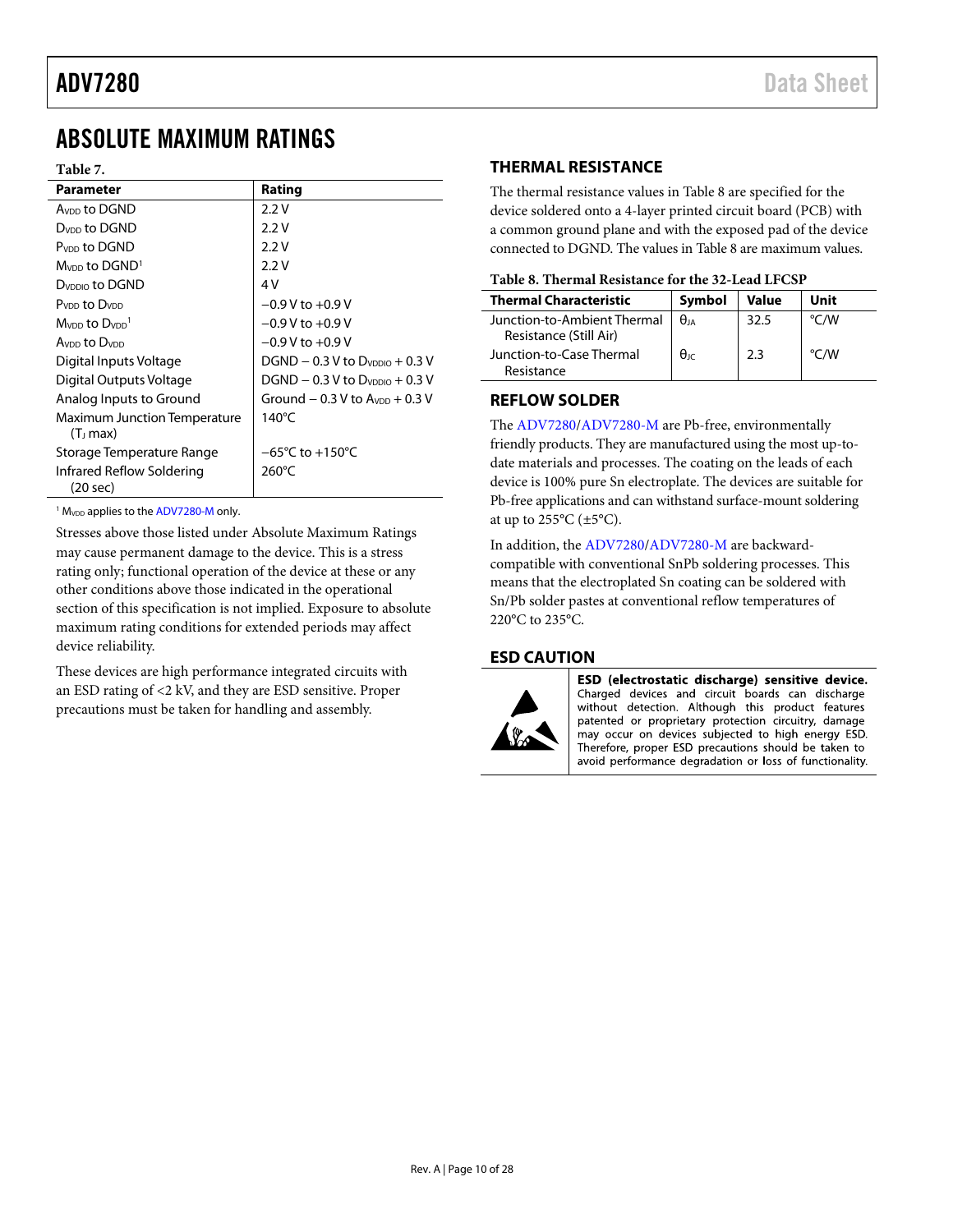### <span id="page-11-0"></span>PIN CONFIGURATIONS AND FUNCTION DESCRIPTIONS



*Figure 6. Pin Configuration[, ADV7280](http://www.analog.com/ADV7280?doc=ADV7280.pdf)*

**Table 9. Pin Function Descriptions[, ADV7280](http://www.analog.com/ADV7280?doc=ADV7280.pdf)**

| Pin No.           | <b>Mnemonic</b>  | <b>Type</b>  | <b>Description</b>                                                                                                                                                                                                                                                                                                                        |
|-------------------|------------------|--------------|-------------------------------------------------------------------------------------------------------------------------------------------------------------------------------------------------------------------------------------------------------------------------------------------------------------------------------------------|
| 1, 4              | <b>DGND</b>      | Ground       | Ground for Digital Supply.                                                                                                                                                                                                                                                                                                                |
| $\overline{2}$    | DVDDIO           | Power        | Digital I/O Power Supply (1.8 V or 3.3 V).                                                                                                                                                                                                                                                                                                |
| 3, 13             | D <sub>VDD</sub> | Power        | Digital Power Supply (1.8 V).                                                                                                                                                                                                                                                                                                             |
| 5 to 12           | P7 to P0         | Output       | Video Pixel Output Ports.                                                                                                                                                                                                                                                                                                                 |
| 14                | <b>XTALP</b>     | Output       | Connect this pin to the external 28.63636 MHz crystal, or leave it unconnected if an external<br>1.8 V, 28.63636 MHz clock oscillator source is used to clock the ADV7280. The crystal used<br>with the ADV7280 must be a fundamental crystal.                                                                                            |
| 15                | <b>XTALN</b>     | Input        | Input Pin for the External 28.63636 MHz Crystal. The crystal used with the ADV7280 must<br>be a fundamental crystal. If an external 1.8 V, 28.63636 MHz clock oscillator source is used<br>to clock the ADV7280, the output of the oscillator is fed into the XTALN pin.                                                                  |
| 16                | P <sub>VDD</sub> | Power        | PLL Power Supply (1.8 V).                                                                                                                                                                                                                                                                                                                 |
| 17, 18,<br>22, 23 | AIN1 to AIN4     | Input        | Analog Video Input Channels.                                                                                                                                                                                                                                                                                                              |
| 19                | <b>VREFP</b>     | Output       | Internal Voltage Reference Output.                                                                                                                                                                                                                                                                                                        |
| 20                | <b>VREFN</b>     | Output       | Internal Voltage Reference Output.                                                                                                                                                                                                                                                                                                        |
| 21                | Av <sub>DD</sub> | Power        | Analog Power Supply (1.8 V).                                                                                                                                                                                                                                                                                                              |
| 24                | <b>INTRQ</b>     | Output       | Interrupt Request Output. An interrupt occurs when certain signals are detected on the<br>input video.                                                                                                                                                                                                                                    |
| 25                | <b>RESET</b>     | Input        | System Reset Input (Active Low). A minimum low reset pulse width of 5 ms is required to<br>reset the ADV7280 circuitry.                                                                                                                                                                                                                   |
| 26                | <b>ALSB</b>      | Input        | This pin selects the I <sup>2</sup> C write address for the ADV7280. When ALSB is set to Logic 0, the write<br>address is 0x40; when ALSB is set to Logic 1, the write address is 0x42.                                                                                                                                                   |
| 27                | <b>SDATA</b>     | Input/output | I <sup>2</sup> C Port Serial Data Input/Output.                                                                                                                                                                                                                                                                                           |
| 28                | <b>SCLK</b>      | Input        | I <sup>2</sup> C Port Serial Clock Input. The maximum clock rate is 400 kHz.                                                                                                                                                                                                                                                              |
| 29                | VS/FIELD/SFL     | Output       | Vertical Synchronization Output Signal/Field Synchronization Output Signal/Subcarrier<br>Frequency Lock. When configured for the SFL function, this pin provides a serial output<br>stream that can be used to lock the subcarrier frequency when the ADV7280 decoder is<br>connected to any Analog Devices, Inc., digital video encoder. |
| 30                | <b>HS</b>        | Output       | Horizontal Synchronization Output Signal.                                                                                                                                                                                                                                                                                                 |
| 31                | <b>PWRDWN</b>    | Input        | Power-Down Pin. A logic low on this pin places the ADV7280 in power-down mode.                                                                                                                                                                                                                                                            |
| 32                | LLC              | Output       | Line-Locked Output Clock for Output Pixel Data. The clock output is nominally 27 MHz, but<br>it increases or decreases according to the video line length.                                                                                                                                                                                |
|                   | EPAD (EP)        |              | Exposed Pad. The exposed pad must be connected to DGND.                                                                                                                                                                                                                                                                                   |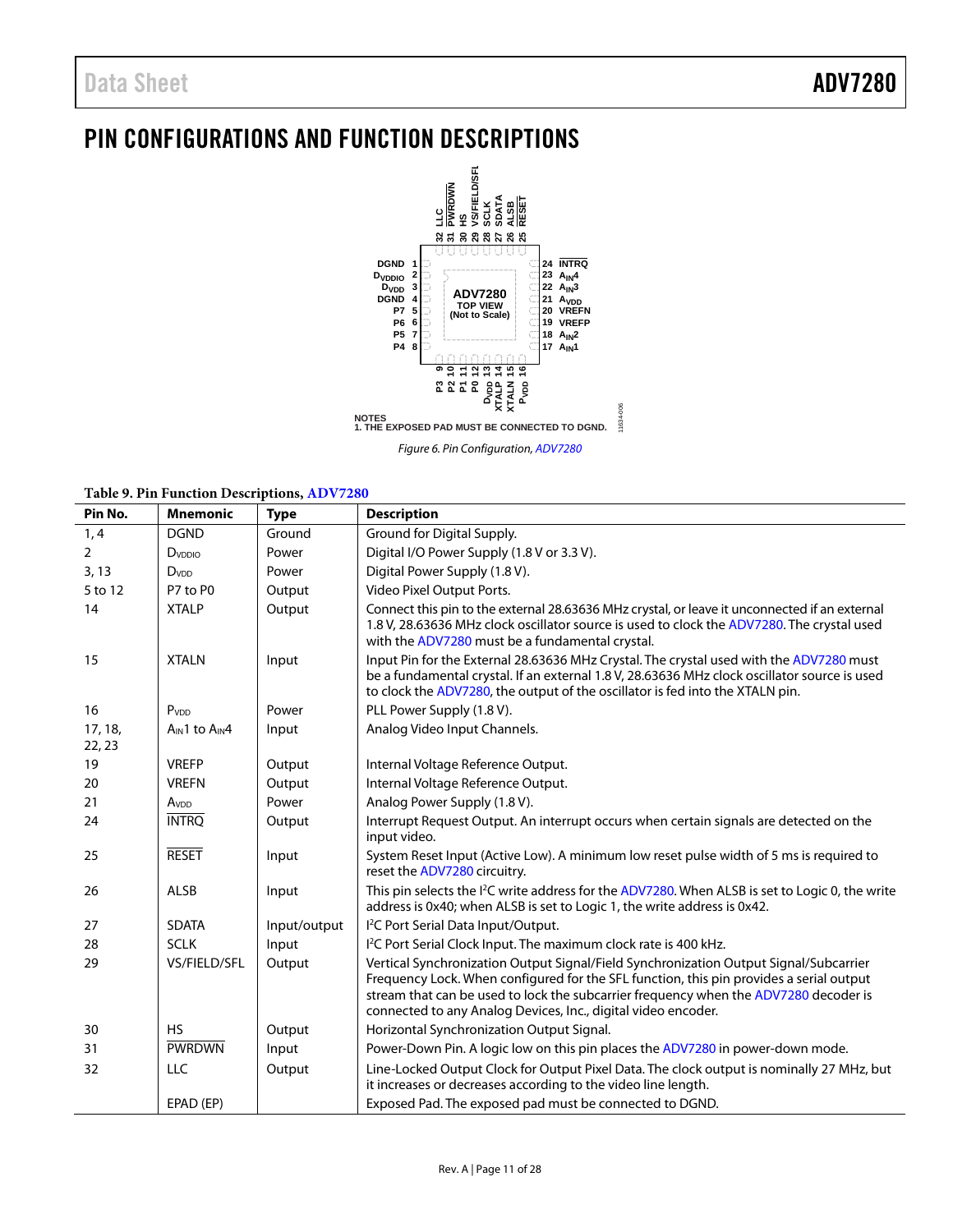

*Figure 7. Pin Configuration[, ADV7280-M](http://www.analog.com/ADV7280?doc=ADV7280.pdf)*

|  |  |  | Table 10. Pin Function Descriptions, ADV7280-M |  |
|--|--|--|------------------------------------------------|--|
|--|--|--|------------------------------------------------|--|

| Pin No.                              | <b>Mnemonic</b>                         | <b>Type</b>  | <b>Description</b>                                                                                                                                                                                                                                                           |
|--------------------------------------|-----------------------------------------|--------------|------------------------------------------------------------------------------------------------------------------------------------------------------------------------------------------------------------------------------------------------------------------------------|
| 1, 4                                 | <b>DGND</b>                             | Ground       | Ground for Digital Supply.                                                                                                                                                                                                                                                   |
| 2                                    | D <sub>VDDIO</sub>                      | Power        | Digital I/O Power Supply (3.3 V).                                                                                                                                                                                                                                            |
| 3                                    | <b>D</b> <sub>vDD</sub>                 | Power        | Digital Power Supply (1.8 V).                                                                                                                                                                                                                                                |
| 5                                    | <b>INTRO</b>                            | Output       | Interrupt Request Output. An interrupt occurs when certain signals are detected on the<br>input video.                                                                                                                                                                       |
| $6$ to $8$                           | GPO <sub>2</sub> to<br>GPO <sub>0</sub> | Output       | General-Purpose Outputs. These pins can be configured via I <sup>2</sup> C to allow control of external<br>devices.                                                                                                                                                          |
| 9                                    | D <sub>OP</sub>                         | Output       | Positive MIPI Differential Data Output.                                                                                                                                                                                                                                      |
| 10                                   | <b>DON</b>                              | Output       | Negative MIPI Differential Data Output.                                                                                                                                                                                                                                      |
| 11                                   | <b>CLKP</b>                             | Output       | Positive MIPI Differential Clock Output.                                                                                                                                                                                                                                     |
| 12                                   | <b>CLKN</b>                             | Output       | Negative MIPI Differential Clock Output.                                                                                                                                                                                                                                     |
| 13                                   | <b>M</b> <sub>vDD</sub>                 | Power        | MIPI Digital Power Supply (1.8 V).                                                                                                                                                                                                                                           |
| 14                                   | <b>XTALP</b>                            | Output       | Connect this pin to the external 28.63636 MHz crystal, or leave it unconnected if an external<br>1.8 V, 28.63636 MHz clock oscillator source is used to clock the ADV7280-M. The crystal used<br>with the ADV7280-M must be a fundamental crystal.                           |
| 15                                   | <b>XTALN</b>                            | Input        | Input Pin for the External 28.63636 MHz Crystal. The crystal used with the ADV7280-M must<br>be a fundamental crystal. If an external 1.8 V, 28.63636 MHz clock oscillator source is used to<br>clock the ADV7280-M, the output of the oscillator is fed into the XTALN pin. |
| 16                                   | P <sub>VDD</sub>                        | Power        | PLL Power Supply (1.8 V).                                                                                                                                                                                                                                                    |
| 17, 18, 22,<br>23, 24, 25,<br>26, 27 | A <sub>IN</sub> 1 to A <sub>IN</sub> 8  | Input        | Analog Video Input Channels.                                                                                                                                                                                                                                                 |
| 19                                   | <b>VREFP</b>                            | Output       | Internal Voltage Reference Output.                                                                                                                                                                                                                                           |
| 20                                   | <b>VREFN</b>                            | Output       | Internal Voltage Reference Output.                                                                                                                                                                                                                                           |
| 21                                   | A <sub>VDD</sub>                        | Power        | Analog Power Supply (1.8 V).                                                                                                                                                                                                                                                 |
| 28                                   | <b>RESET</b>                            | Input        | System Reset Input (Active Low). A minimum low reset pulse width of 5 ms is required to<br>reset the ADV7280-M circuitry.                                                                                                                                                    |
| 29                                   | ALSB                                    | Input        | This pin selects the $l^2C$ write address for the ADV7280-M. When ALSB is set to Logic 0, the<br>write address is 0x40; when ALSB is set to Logic 1, the write address is 0x42.                                                                                              |
| 30                                   | <b>SDATA</b>                            | Input/output | I <sup>2</sup> C Port Serial Data Input/Output.                                                                                                                                                                                                                              |
| 31                                   | <b>SCLK</b>                             | Input        | I <sup>2</sup> C Port Serial Clock Input. The maximum clock rate is 400 kHz.                                                                                                                                                                                                 |
| 32                                   | <b>PWRDWN</b>                           | Input        | Power-Down Pin. A logic low on this pin places the ADV7280-M in power-down mode.                                                                                                                                                                                             |
|                                      | EPAD (EP)                               |              | Exposed Pad. The exposed pad must be connected to DGND.                                                                                                                                                                                                                      |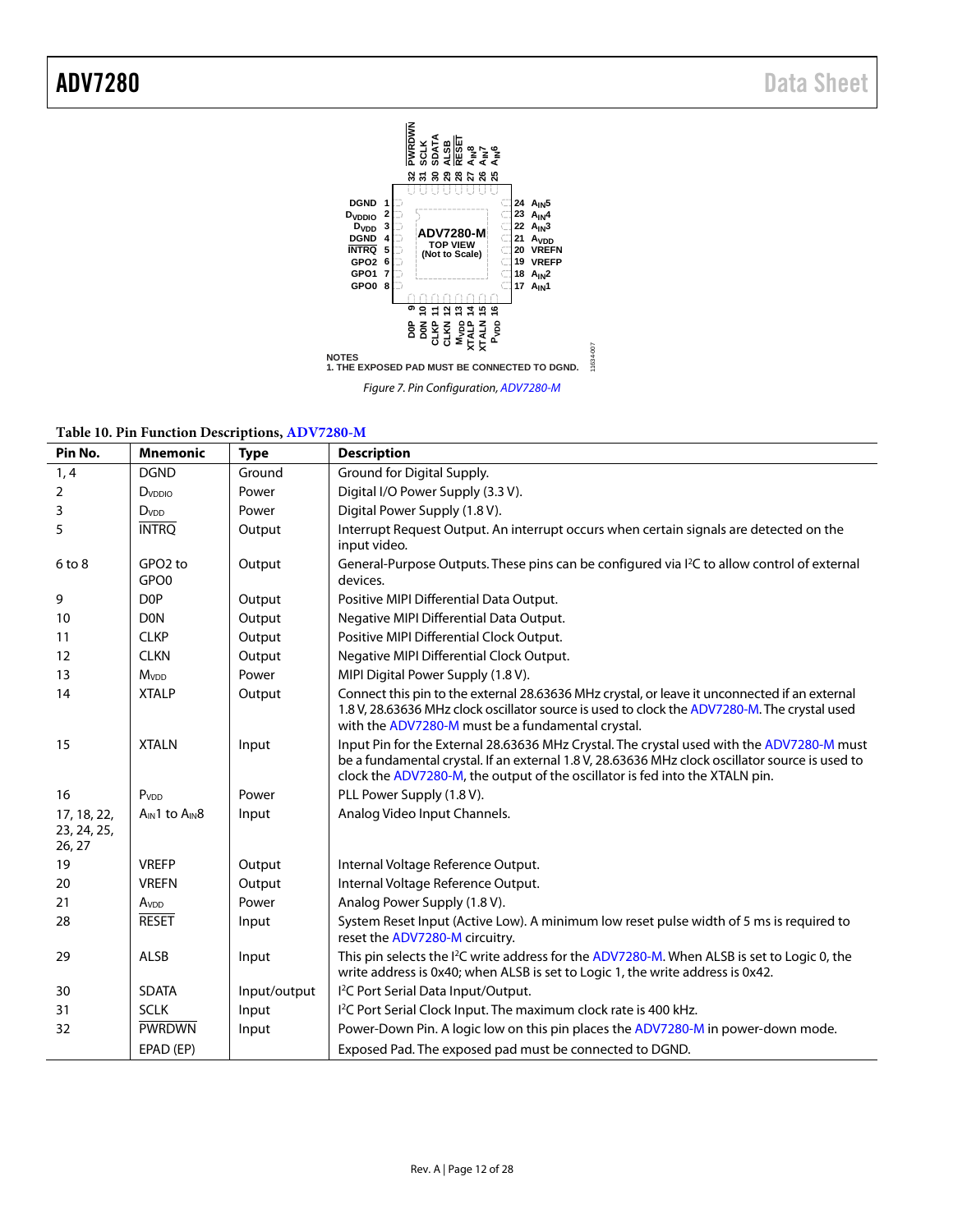### <span id="page-13-0"></span>THEORY OF OPERATION

The [ADV7280/ADV7280-M](http://www.analog.com/ADV7280?doc=ADV7280.pdf) are versatile one-chip, multiformat video decoders. Th[e ADV7280/ADV7280-M](http://www.analog.com/ADV7280?doc=ADV7280.pdf) automatically detect standard analog baseband video signals compatible with worldwide NTSC, PAL, and SECAM standards in the form of composite, S-Video, and component video.

The [ADV7280](http://www.analog.com/ADV7280?doc=ADV7280.pdf) converts the analog video signals into an 8-bit YCrCb 4:2:2 component video data stream that is compatible with the ITU-R BT.656 interface standard.

The [ADV7280-M](http://www.analog.com/ADV7280?doc=ADV7280.pdf) converts the analog video signals into an 8-bit YCrCb 4:2:2 video data stream that is output over a MIPI CSI-2 interface. The MIPI CSI-2 output interface connects to a wide range of video processors and FPGAs.

The [ADV7280/ADV7280-M](http://www.analog.com/ADV7280?doc=ADV7280.pdf) accept composite video signals, as well as S-Video and YPbPr video signals, supporting a wide range of consumer and automotive video sources. The accurate 10-bit analog-to-digital conversion provides professional quality video performance for consumer applications with true 8-bit data resolution.

The advanced interlaced-to-progressive (I2P) function allows the [ADV7280/ADV7280-M](http://www.analog.com/ADV7280?doc=ADV7280.pdf) to convert an interlaced video input into a progressive video output. This function is performed without the need for external memory. Th[e ADV7280/ADV7280-M](http://www.analog.com/ADV7280?doc=ADV7280.pdf) use edge adaptive technology to minimize video defects on low angle lines.

The automatic gain control (AGC) and clamp restore circuitry allows an input video signal peak-to-peak range of 0 V to 1.0 V at the analog video input pins of the [ADV7280/ADV7280-M.](http://www.analog.com/ADV7280?doc=ADV7280.pdf)  Alternatively, the AGC and clamp restore circuitry can be bypassed for manual settings.

The [ADV7280/ADV7280-M](http://www.analog.com/ADV7280?doc=ADV7280.pdf) support a number of other functions, including 8-bit to 6-bit down dither mode and adaptive contrast enhancement (ACE).

The [ADV7280/ADV7280-M](http://www.analog.com/ADV7280?doc=ADV7280.pdf) are programmed via a 2-wire, serial bidirectional port (I<sup>2</sup>C compatible) and are fabricated in a 1.8 V CMOS process. The monolithic CMOS construction of th[e ADV7280/ADV7280-M](http://www.analog.com/ADV7280?doc=ADV7280.pdf) ensures greater functionality with lower power dissipation. The LFCSP package option makes these decoders ideal for space-constrained portable applications.

### <span id="page-13-1"></span>**ANALOG FRONT END (AFE)**

The analog front end (AFE) of th[e ADV7280/ADV7280-M](http://www.analog.com/ADV7280?doc=ADV7280.pdf) comprises a single high speed, 10-bit ADC that digitizes the analog video signal before applying it to the standard definition processor (SDP).

The AFE also includes an input mux that enables multiple video signals to be applied to the [ADV7280/ADV7280-M.](http://www.analog.com/ADV7280?doc=ADV7280.pdf) The input mux allows up to four composite video signals to be applied to th[e ADV7280](http://www.analog.com/ADV7280?doc=ADV7280.pdf) and up to eight composite video signals to be applied to the [ADV7280-M.](http://www.analog.com/ADV7280?doc=ADV7280.pdf)

Current clamps are positioned in front of the ADC to ensure that the video signal remains within the range of the converter.

A resistor divider network is required before each analog input channel to ensure that the input signal is kept within the range of the ADC (see th[e Input Network](#page-16-0) section). Fine clamping of the video signal is performed downstream by digital fine clamping within the [ADV7280/ADV7280-M.](http://www.analog.com/ADV7280?doc=ADV7280.pdf)

[Table 11](#page-13-2) lists the three ADC clock rates that are determined by the video input format to be processed. These clock rates ensure 4× oversampling per channel for CVBS, Y/C, and YPrPb modes.

#### <span id="page-13-2"></span>**Table 11. ADC Clock Rates**

| <b>Input Format</b> | <b>ADC Clock Rate (MHz)<sup>1</sup></b> | Oversampling<br><b>Rate per Channel</b> |
|---------------------|-----------------------------------------|-----------------------------------------|
| <b>CVBS</b>         | 57.27                                   | $4\times$                               |
| Y/C (S-Video)       | 114                                     | $4\times$                               |
| YPrPh               | 172                                     | $4\times$                               |

<sup>1</sup> Based on a 28.63636 MHz crystal between the XTALP and XTALN pins.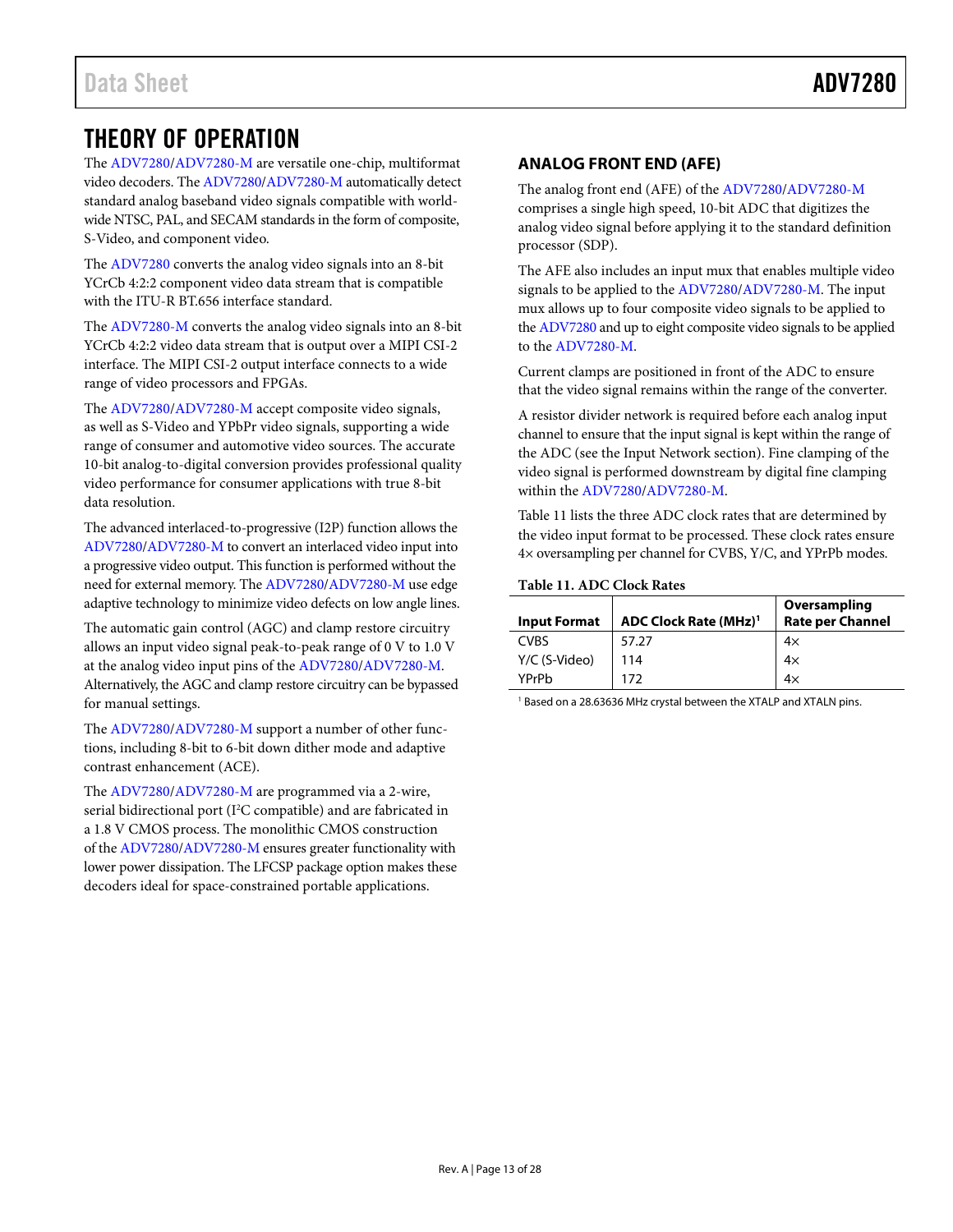### <span id="page-14-0"></span>**STANDARD DEFINITION PROCESSOR (SDP)**

The [ADV7280/ADV7280-M](http://www.analog.com/ADV7280?doc=ADV7280.pdf) are capable of decoding a large selection of baseband video signals in composite, S-Video, and component formats. The video standards supported by the video processor include

- PAL B, PAL D, PAL G, PAL H, PAL I, PAL M, PAL N, PAL Nc, PAL 60
- NTSC J, NTSC M, NTSC 4.43
- SECAM B, SECAM D, SECAM G, SECAM K, SECAM L

Using the standard definition processor (SDP), th[e ADV7280/](http://www.analog.com/ADV7280?doc=ADV7280.pdf) [ADV7280-M](http://www.analog.com/ADV7280?doc=ADV7280.pdf) can automatically detect the video standard and process it accordingly.

The [ADV7280/ADV7280-M](http://www.analog.com/ADV7280?doc=ADV7280.pdf) have a five-line adaptive 2D comb filter that provides superior chrominance and luminance separation when decoding a composite video signal. This highly adaptive filter automatically adjusts its processing mode according to the video standard and signal quality without user intervention. Video user controls such as brightness, contrast, saturation, and hue are also available with the [ADV7280/ADV7280-M.](http://www.analog.com/ADV7280?doc=ADV7280.pdf)

The [ADV7280/ADV7280-M](http://www.analog.com/ADV7280?doc=ADV7280.pdf) implement the patented Adaptive Digital Line Length Tracking (ADLLT™) algorithm to track varying video line lengths from sources such as VCRs. ADLLT enables the [ADV7280/ADV7280-M](http://www.analog.com/ADV7280?doc=ADV7280.pdf) to track and decode poor quality video sources such as VCRs and noisy sources from tuner outputs and camcorders. The [ADV7280/ADV7280-M](http://www.analog.com/ADV7280?doc=ADV7280.pdf) contain a chroma transient improvement (CTI) processor that sharpens the edge rate of chroma transitions, resulting in sharper vertical transitions.

Adaptive contrast enhancement (ACE) offers improved visual detail using an algorithm that automatically varies contrast levels to enhance picture detail. ACE increases the contrast in dark areas of an image without saturating the bright areas of the image. This feature is particularly useful in automotive applications, where it can be important to discern objects in shaded areas.

Down dithering converts the output of th[e ADV7280/ADV7280-M](http://www.analog.com/ADV7280?doc=ADV7280.pdf) from an 8-bit to a 6-bit output, enabling ease of design for standard LCD panels.

The I2P block converts the interlaced video input into a progressive video output without the need for external memory.

The SDP can process a variety of VBI data services, such as closed captioning (CCAP), wide screen signaling (WSS), and copy generation management system (CGMS). VBI data is transmitted as ancillary data packets.

The [ADV7280/ADV7280-M](http://www.analog.com/ADV7280?doc=ADV7280.pdf) are fully Rovi® (Macrovision®) compliant; detection circuitry enables Type I, Type II, and Type III protection levels to be identified and reported to the user. The decoders are also fully robust to all Macrovision signal inputs.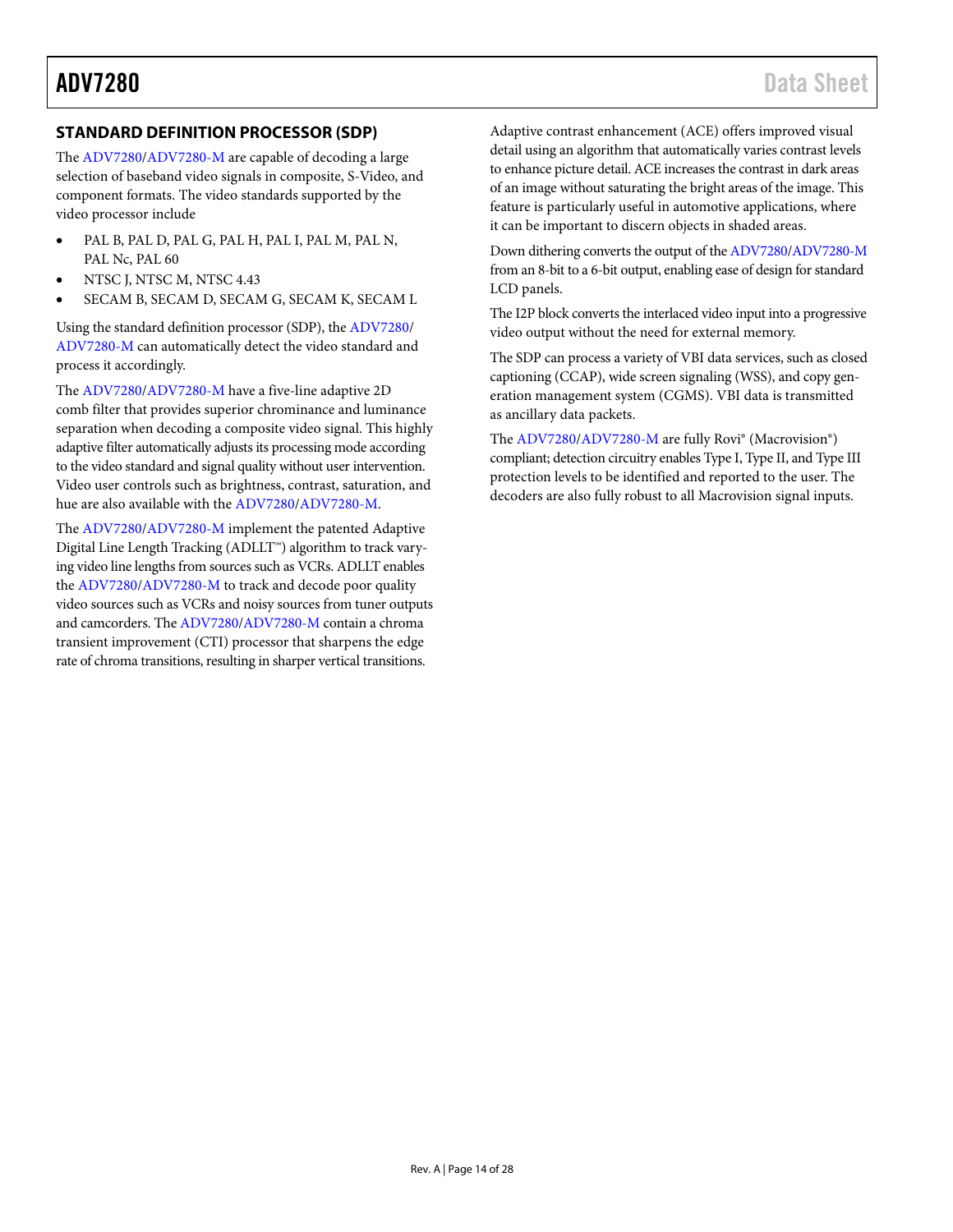### <span id="page-15-0"></span>POWER SUPPLY SEQUENCING **OPTIMAL POWER-UP SEQUENCE**

<span id="page-15-1"></span>The optimal power-up sequence for th[e ADV7280/ADV7280-M](http://www.analog.com/ADV7280?doc=ADV7280.pdf) is to first power up the 3.3 V  $D_{\text{VDDO}}$  supply, followed by the 1.8 V supplies: D<sub>VDD</sub>, P<sub>VDD</sub>, A<sub>VDD</sub>, and M<sub>VDD</sub> (for the [ADV7280-M\)](http://www.analog.com/ADV7280?doc=ADV7280.pdf).

When powering up th[e ADV7280/ADV7280-M,](http://www.analog.com/ADV7280?doc=ADV7280.pdf) follow these steps. During power-up, all supplies must adhere to the specifications listed in th[e Absolute Maximum Ratings](#page-10-0) section.

- 1. Assert the PWRDWN and RESET pins (pull the pins low).
- 2. Power up the D<sub>VDDIO</sub> supply.
- 3. After D<sub>VDDIO</sub> is fully asserted, power up the 1.8 V supplies.
- 4. After the 1.8 V supplies are fully asserted, pull the PWRDWN pin high.
- 5. Wait 5 ms and then pull the RESET pin high.
- 6. After all power supplies and the PWRDWN and RESET pins are powered up and stable, wait an additional 5 ms before initiating I<sup>2</sup>C communication with th[e ADV7280/](http://www.analog.com/ADV7280?doc=ADV7280.pdf) [ADV7280-M.](http://www.analog.com/ADV7280?doc=ADV7280.pdf)

### <span id="page-15-2"></span>**SIMPLIFIED POWER-UP SEQUENCE**

Alternatively, th[e ADV7280/ADV7280-M](http://www.analog.com/ADV7280?doc=ADV7280.pdf) can be powered up by asserting all supplies and the PWRDWN and RESET pins simultaneously. After this operation, perform a software reset, then wait 10 ms before initiating I 2 C communication with the [ADV7280/ADV7280-M.](http://www.analog.com/ADV7280?doc=ADV7280.pdf)

While the supplies are being established, care must be taken to ensure that a lower rated supply does not go above a higher rated supply level. During power-up, all supplies must adhere to the specifications listed in the [Absolute Maximum Ratings](#page-10-0) section.

#### <span id="page-15-3"></span>**POWER-DOWN SEQUENCE**

The [ADV7280/ADV7280-M](http://www.analog.com/ADV7280?doc=ADV7280.pdf) supplies can be deasserted simultaneously as long as D<sub>VDDIO</sub> does not go below a lower rated supply.

### <span id="page-15-4"></span>**UNIVERSAL POWER SUPPLY [\(ADV7280](http://www.analog.com/ADV7280?doc=ADV7280.pdf) ONLY)**

The  $ADV7280-M$  model requires a  $D_{VDDO}$  supply at a nominal value of 3.3 V. The [ADV7280](http://www.analog.com/ADV7280?doc=ADV7280.pdf) model, however, can operate with a  $D_{\text{VDDO}}$  supply at a nominal value of 1.8 V. Therefore, it is possible to power up all the supplies for th[e ADV7280](http://www.analog.com/ADV7280?doc=ADV7280.pdf) (DVDD, PVDD, AVDD, and D<sub>VDDIO</sub>) to 1.8 V.

When  $D_{\text{VDDIO}}$  is at a nominal value of 1.8 V, power up the [ADV7280](http://www.analog.com/ADV7280?doc=ADV7280.pdf) as follows:

- 1. Follow the power-up sequence described in the [Optimal](#page-15-1)  [Power-Up Sequence](#page-15-1) section, but power up the D<sub>VDDIO</sub> supply to 1.8 V instead of 3.3 V. Also, power up the PWRDWN and RESET pins to 1.8 V instead of 3.3 V.
- 2. Set the drive strengths of the digital outputs of the [ADV7280](http://www.analog.com/ADV7280?doc=ADV7280.pdf) to their maximum setting.
- 3. Connect any pull-up resistors connected to pins on the [ADV7280](http://www.analog.com/ADV7280?doc=ADV7280.pdf) (such as the SCLK and SDATA pins) to 1.8 V instead of 3.3 V.



*Figure 8. Optimal Power-Up Sequence*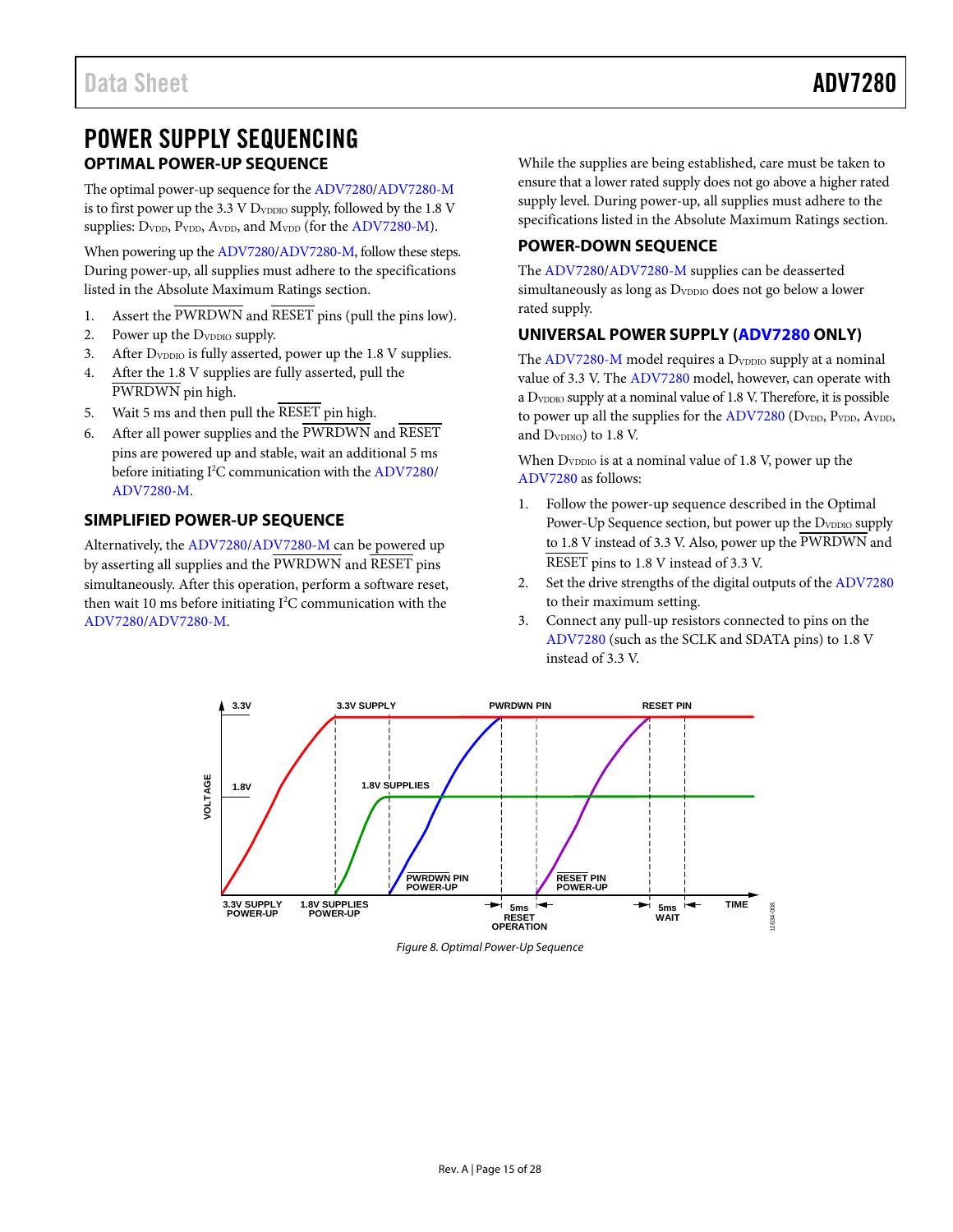### <span id="page-16-0"></span>INPUT NETWORK

An input network (external resistor and capacitor circuit) is required on the  $A_{IN}x$  input pins of the decoder. [Figure 9](#page-16-1) shows the input network to use on each  $A_{IN}x$  input pin of the [ADV7280/ADV7280-M](http://www.analog.com/ADV7280?doc=ADV7280.pdf) when any of the following video input formats is used:

- Single-ended CVBS
- YC (S-Video)
- YPrPb

<span id="page-16-1"></span>

*Figure 9. Input Network*

The 24  $\Omega$  and 51  $\Omega$  resistors supply the 75  $\Omega$  end termination required for the analog video input. These resistors also create a resistor divider with a gain of 0.68. The resistor divider attenuates the amplitude of the input analog video and scales the input to the ADC range of th[e ADV7280/ADV7280-M.](http://www.analog.com/ADV7280?doc=ADV7280.pdf) This allows an input range to the [ADV7280/ADV7280-M](http://www.analog.com/ADV7280?doc=ADV7280.pdf) of up to 1.47 V p-to-p. Note that amplifiers within the ADC restore the amplitude of the input signal so that signal-to-noise ratio (SNR) performance is maintained.

The 100 nF ac coupling capacitor removes the dc bias of the analog input video before it is fed into the A<sub>IN</sub>x pin of th[e ADV7280/](http://www.analog.com/ADV7280?doc=ADV7280.pdf) [ADV7280-M.](http://www.analog.com/ADV7280?doc=ADV7280.pdf) The clamping circuitry within th[e ADV7280/](http://www.analog.com/ADV7280?doc=ADV7280.pdf) [ADV7280-M](http://www.analog.com/ADV7280?doc=ADV7280.pdf) restores the dc bias of the input signal to the optimal level before it is fed into the ADC of th[e ADV7280/ADV7280-M.](http://www.analog.com/ADV7280?doc=ADV7280.pdf)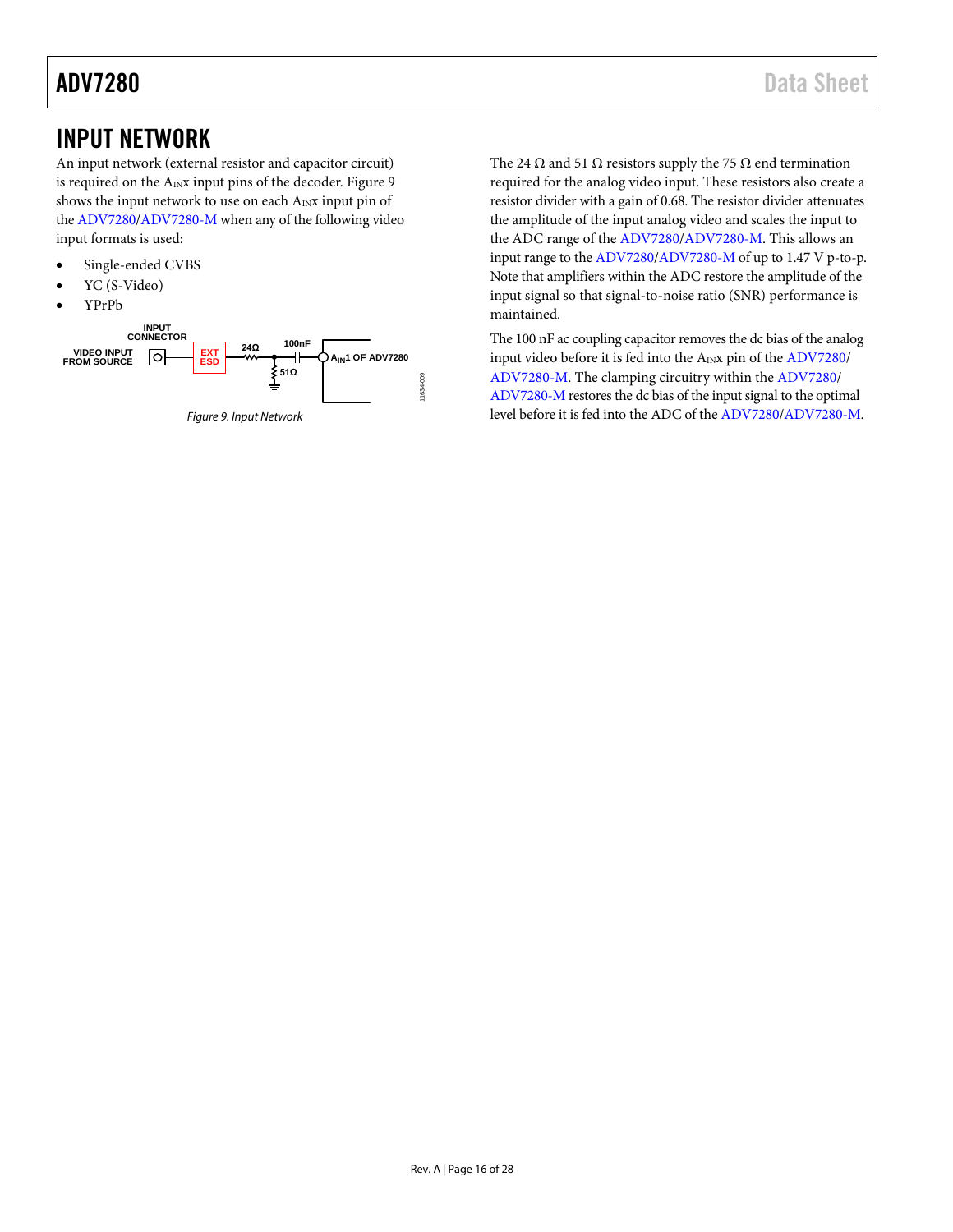### <span id="page-17-0"></span>INPUT CONFIGURATION

The input format of the [ADV7280/ADV7280-M](http://www.analog.com/ADV7280?doc=ADV7280.pdf) is specified using the INSEL[4:0] bits (see [Table 12\)](#page-17-1). These bits also configure the SDP core to process CVBS, Y/C (S-Video), or component (YPrPb) format. The INSEL[4:0] bits are located in the user sub map of the register space at Address 0x00[4:0]. For more information about the registers, see th[e Register Maps](#page-23-0) section.

The INSEL[4:0] bits specify predefined analog input routing schemes, eliminating the need for manual mux programming and allowing the user to route the various video signal types to the decoder. For example, if the CVBS input is selected, the remaining channels are powered down.

|                             |                     |                                                                                           | <b>Analog Inputs</b>                                                                      |
|-----------------------------|---------------------|-------------------------------------------------------------------------------------------|-------------------------------------------------------------------------------------------|
| <b>INSEL[4:0] Bit Value</b> | <b>Video Format</b> | <b>ADV7280</b>                                                                            | <b>ADV7280-M</b>                                                                          |
| 00000                       | <b>CVBS</b>         | CVBS input on A <sub>IN</sub> 1                                                           | CVBS input on A <sub>IN</sub> 1                                                           |
| 00001                       | <b>CVBS</b>         | CVBS input on A <sub>IN</sub> 2                                                           | CVBS input on A <sub>IN</sub> 2                                                           |
| 00010                       | <b>CVBS</b>         | CVBS input on A <sub>IN</sub> 3                                                           | CVBS input on A <sub>IN</sub> 3                                                           |
| 00011                       | <b>CVBS</b>         | CVBS input on AIN4                                                                        | CVBS input on A <sub>IN</sub> 4                                                           |
| 00100                       | <b>CVBS</b>         | Reserved                                                                                  | CVBS input on A <sub>IN</sub> 5                                                           |
| 00101                       | <b>CVBS</b>         | Reserved                                                                                  | CVBS input on A <sub>IN</sub> 6                                                           |
| 00110                       | <b>CVBS</b>         | Reserved                                                                                  | CVBS input on A <sub>IN</sub> 7                                                           |
| 00111                       | <b>CVBS</b>         | Reserved                                                                                  | CVBS input on A <sub>IN</sub> 8                                                           |
| 01000                       | Y/C (S-Video)       | Y input on $A_{IN}1$ ;<br>C input on $A_{IN}$ 2                                           | Y input on $A_{IN}1$ ;<br>C input on $A_{IN}2$                                            |
| 01001                       | Y/C (S-Video)       | Y input on A <sub>IN</sub> 3;<br>C input on A <sub>IN</sub> 4                             | Y input on $AIN3$ ;<br>C input on $A_{IN}4$                                               |
| 01010                       | Y/C (S-Video)       | Reserved                                                                                  | Y input on $A_{IN}5$ ;<br>C input on $A_{IN}$ 6                                           |
| 01011                       | Y/C (S-Video)       | Reserved                                                                                  | Y input on $AIN7$ ;<br>C input on A <sub>IN</sub> 8                                       |
| 01100                       | YPrPb               | Y input on $A_{IN}1$ ;<br>Pb input on A <sub>IN</sub> 2;<br>Pr input on A <sub>IN</sub> 3 | Y input on $A_{IN}1$ ;<br>Pb input on A <sub>IN</sub> 2;<br>Pr input on A <sub>IN</sub> 3 |
| 01101                       | YPrPb               | Reserved                                                                                  | Y input on A <sub>IN</sub> 4;<br>Pb input on $A_{IN}5$ ;<br>Pr input on A <sub>IN</sub> 6 |
| 01110 to 11111              | Reserved            | Reserved                                                                                  | Reserved                                                                                  |

#### <span id="page-17-1"></span>**Table 12. Input Format Specified by the INSEL[4:0] Bits**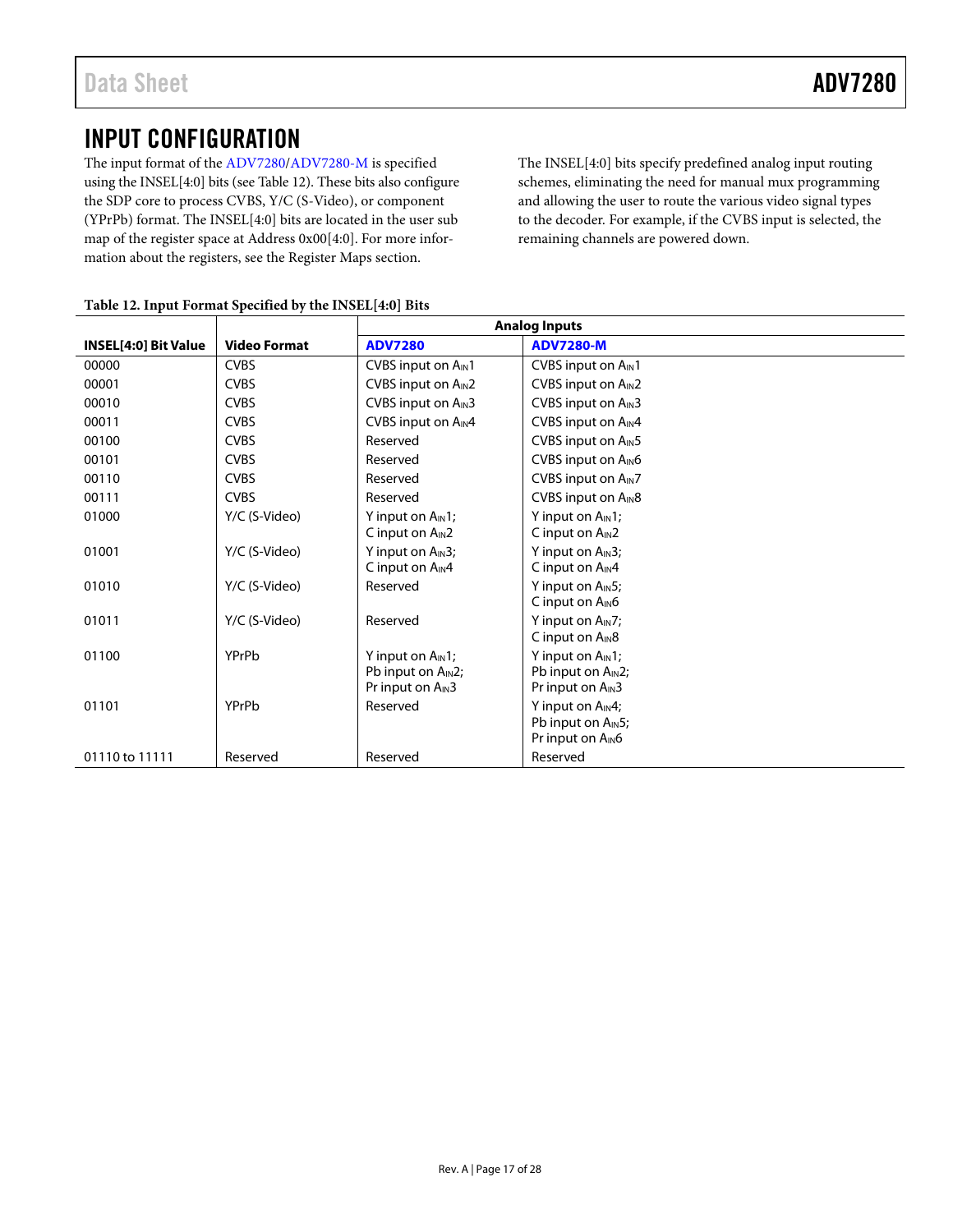### <span id="page-18-0"></span>ADAPTIVE CONTRAST ENHANCEMENT (ACE)

The [ADV7280/ADV7280-M](http://www.analog.com/ADV7280?doc=ADV7280.pdf) can increase the contrast of an image depending on the content of the picture, allowing bright areas to be made brighter and dark areas to be made darker. The optional ACE feature enables the contrast within dark areas to be increased without significantly affecting the bright areas. The ACE feature is particularly useful in automotive applications, where it can be important to discern objects in shaded areas.

The ACE function is disabled by default. To enable the ACE function, execute the register writes shown in [Table 13.](#page-18-1) To disable the ACE function, execute the register writes shown in [Table 14.](#page-18-2)

#### <span id="page-18-1"></span>**Table 13. Register Writes to Enable the ACE Function**

| <b>Register Map</b>           | <b>Register Address</b> | <b>Register Write</b> | <b>Description</b>   |
|-------------------------------|-------------------------|-----------------------|----------------------|
| User Sub Map (0x40 or 0x42)   | 0x0E                    | 0x40                  | Enter User Sub Map 2 |
| User Sub Map 2 (0x40 or 0x42) | 0x80                    | 0x80                  | Enable ACE           |
| User Sub Map 2 (0x40 or 0x42) | 0x0E                    | 0x00                  | Reenter user sub map |

### <span id="page-18-2"></span>**Table 14. Register Writes to Disable the ACE Function**

| <b>Register Map</b>           | <b>Register Address</b> | <b>Register Write</b> | Description          |
|-------------------------------|-------------------------|-----------------------|----------------------|
| User Sub Map (0x40 or 0x42)   | 0x0E                    | 0x40                  | Enter User Sub Map 2 |
| User Sub Map 2 (0x40 or 0x42) | 0x80                    | 0x00                  | Disable ACE          |
| User Sub Map 2 (0x40 or 0x42) | 0x0E                    | 0x00                  | Reenter user sub map |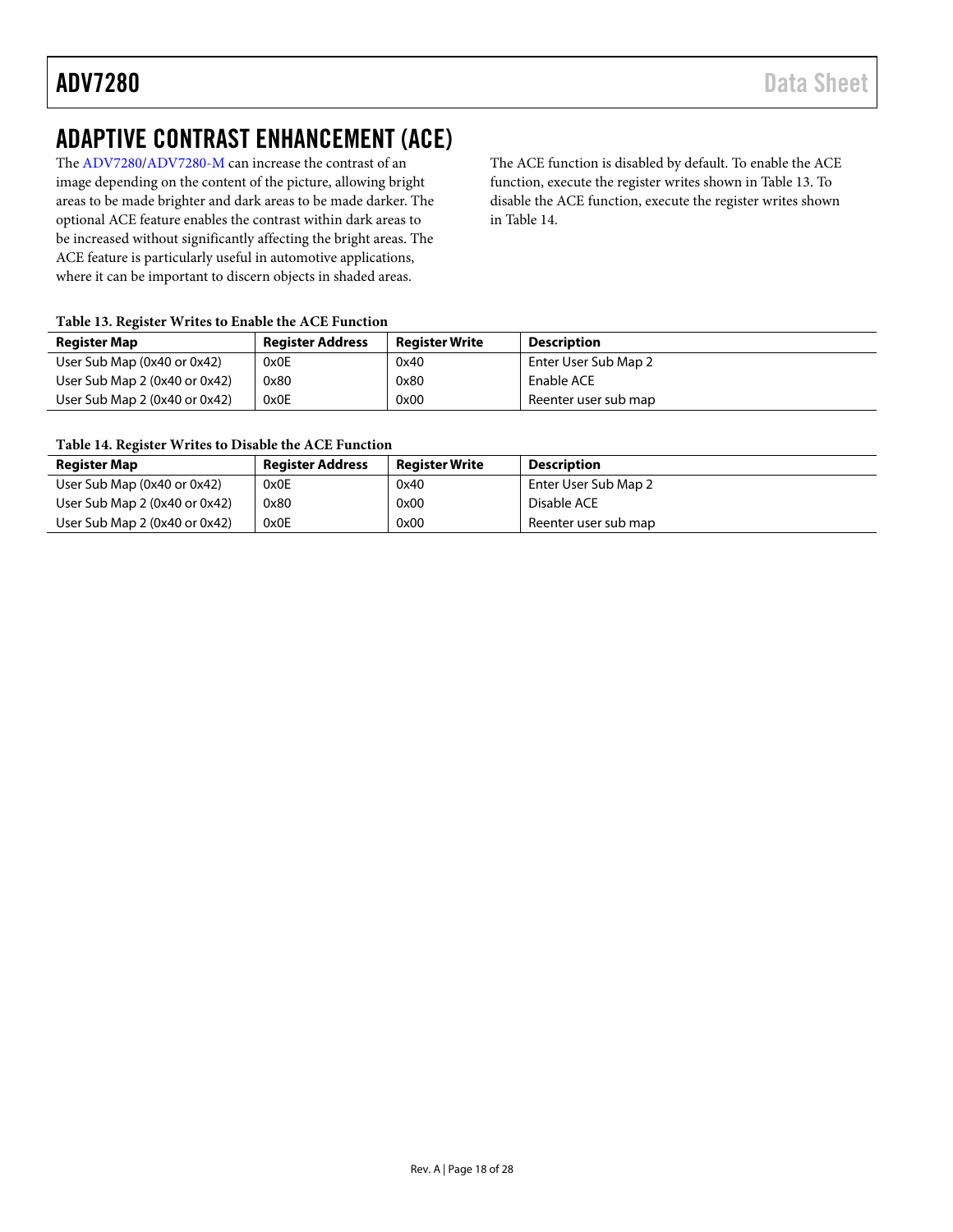### <span id="page-19-0"></span>I2P FUNCTION

The advanced interlaced-to-progressive (I2P) function allows the [ADV7280/ADV7280-M](http://www.analog.com/ADV7280?doc=ADV7280.pdf) to convert an interlaced video input into a progressive video output. This function is performed without the need for external memory. Th[e ADV7280/ADV7280-M](http://www.analog.com/ADV7280?doc=ADV7280.pdf) use edge adaptive technology to minimize video defects on low angle lines.

The I2P function is disabled by default. To enable the I2P function, use the recommended scripts from Analog Devices.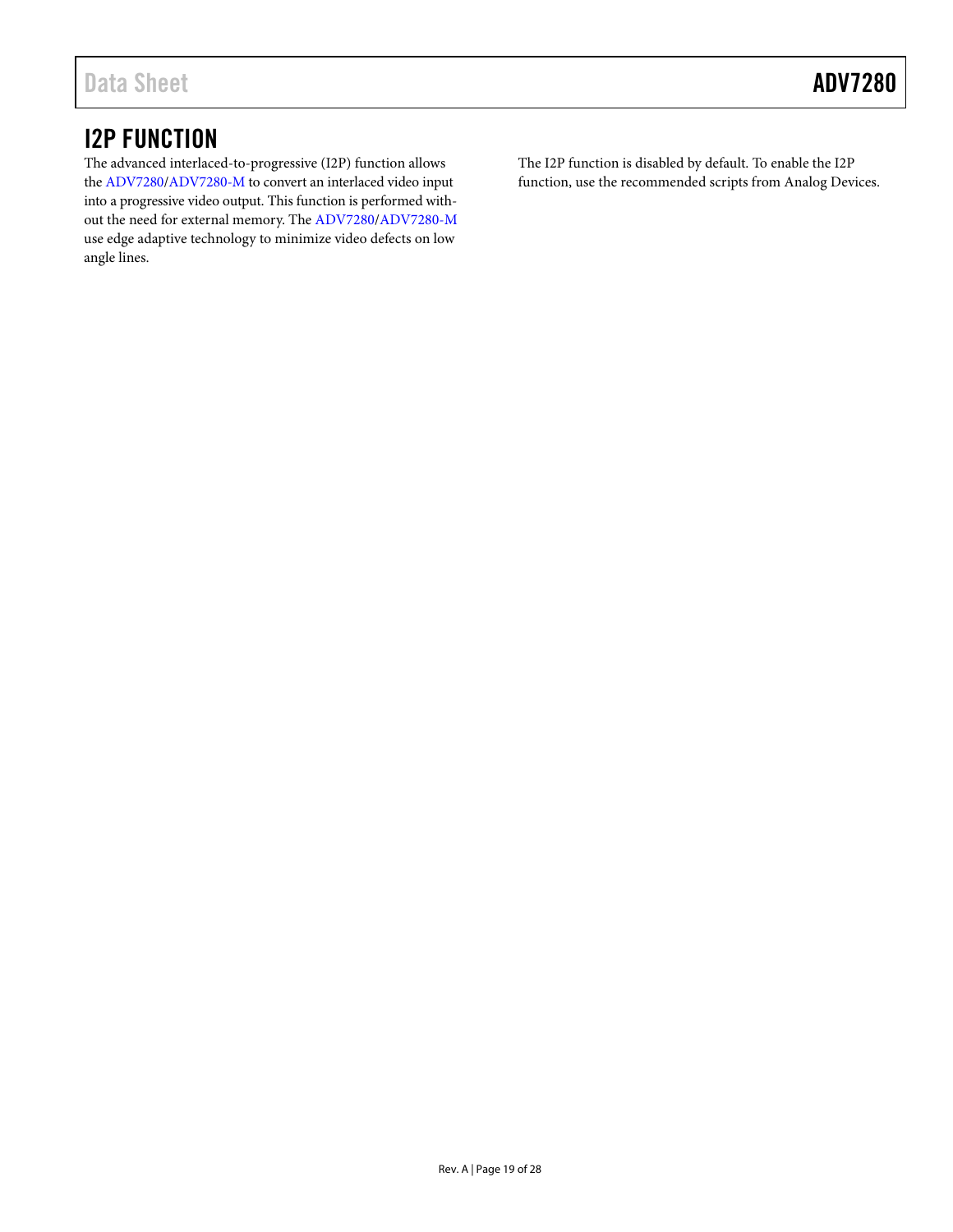### <span id="page-20-0"></span>MIPI CSI-2 OUTPUT [\(ADV7280-M](http://www.analog.com/ADV7280?doc=ADV7280.pdf) ONLY)

The decoder in the [ADV7280-M](http://www.analog.com/ADV7280?doc=ADV7280.pdf) outputs an ITU-R BT.656 data stream. The ITU-R BT.656 data stream is connected into a CSI-2 Tx module. Data from the CSI-2 Tx module is fed into a D-PHY physical layer and output serially from the device.

The output of th[e ADV7280-M](http://www.analog.com/ADV7280?doc=ADV7280.pdf) consists of a single data channel on the D0P and D0N lanes and a clock channel on the CLKP and CLKN lanes.

Video data is output over the data lanes in high speed mode. The data lanes enter low power mode during the horizontal and vertical blanking periods.

The clock lanes are used to clock the output video. After the [ADV7280-M](http://www.analog.com/ADV7280?doc=ADV7280.pdf) is programmed, the clock lanes exit low power mode and remain in high speed mode until the part is reset or powered down.

The [ADV7280-M](http://www.analog.com/ADV7280?doc=ADV7280.pdf) outputs video data in an 8-bit YCrCb 4:2:2 format. When the I2P core is disabled, the video data is output in an interlaced format at a nominal data rate of 216 Mbps. When the I2P core is enabled, the video data is output in a progressive format at a nominal data rate of 432 Mbps (see the [I2P Function](#page-19-0) section for more information).



*Figure 10. MIPI CSI-2 Output Stage of the [ADV7280-M](http://www.analog.com/ADV7280?doc=ADV7280.pdf)*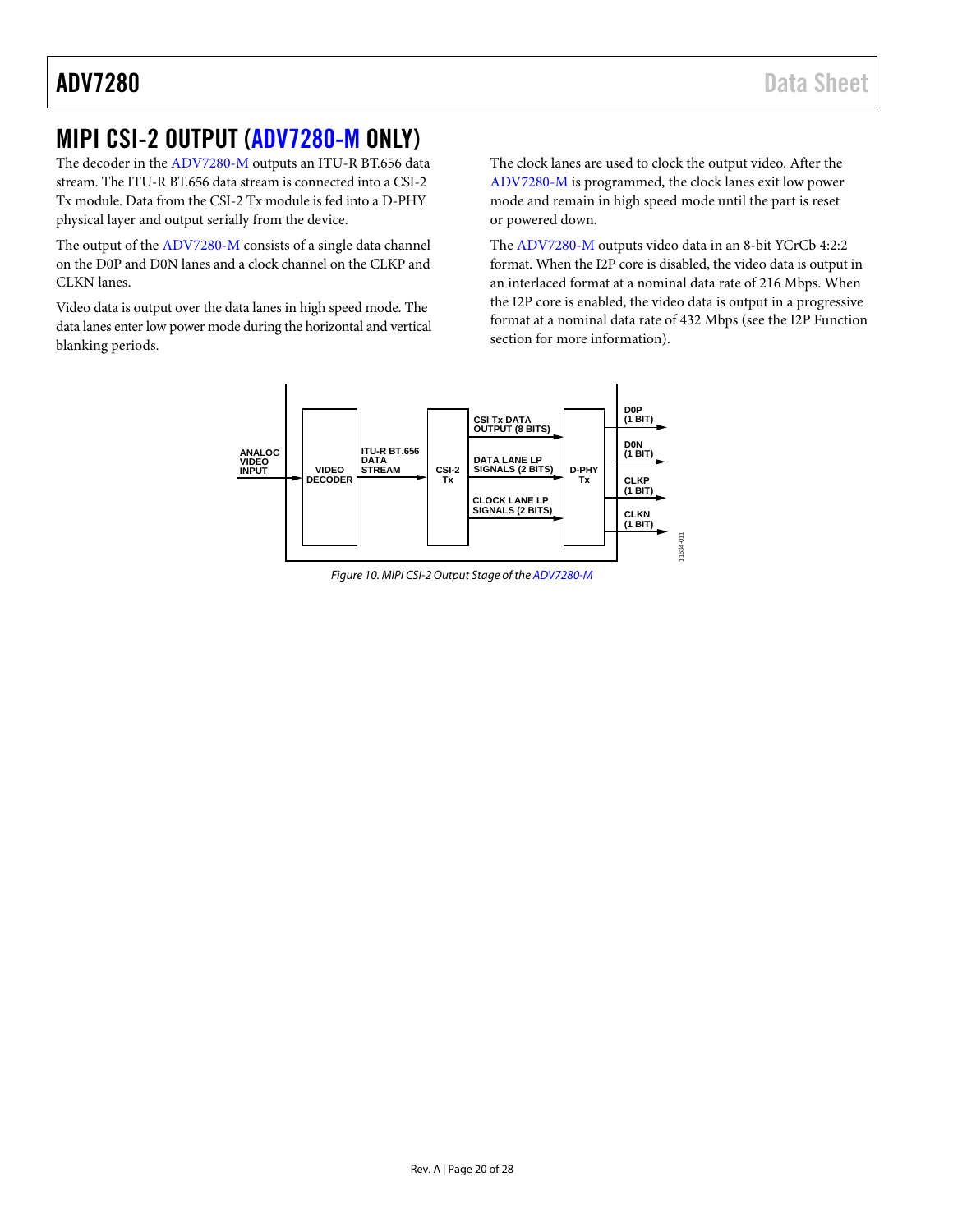### <span id="page-21-0"></span>ITU-R BT.656 Tx CONFIGURATION [\(ADV7280](http://www.analog.com/ADV7280?doc=ADV7280.pdf) ONLY)

The [ADV7280](http://www.analog.com/ADV7280?doc=ADV7280.pdf) receives analog video and outputs digital video according to the ITU-R BT.656 specification. The [ADV7280](http://www.analog.com/ADV7280?doc=ADV7280.pdf) outputs the ITU-R BT.656 video data stream over the P0 to P7 data pins and has a line-locked clock (LLC) pin and two synchronization pins (HS and VS/FIELD/SFL).

Video data is output over the P0 to P7 pins in YCrCb 4:2:2 format. Synchronization signals are automatically embedded in the video data signal in accordance with the ITU-R BT.656 specification.

The LLC output is used to clock the output data on the P0 to P7 pins at a nominal frequency of 27 MHz.

The two synchronization pins (HS and VS/FIELD/SFL) output a variety of synchronization signals such as horizontal sync, vertical sync, field sync, and color subcarrier frequency lock (SFL) sync. The majority of these synchronization signals are already embedded in the video data. Therefore, the use of the synchronization pins is optional.



*Figure 11. ITU-R BT.656 Output Stage of the [ADV7280](http://www.analog.com/ADV7280?doc=ADV7280.pdf)*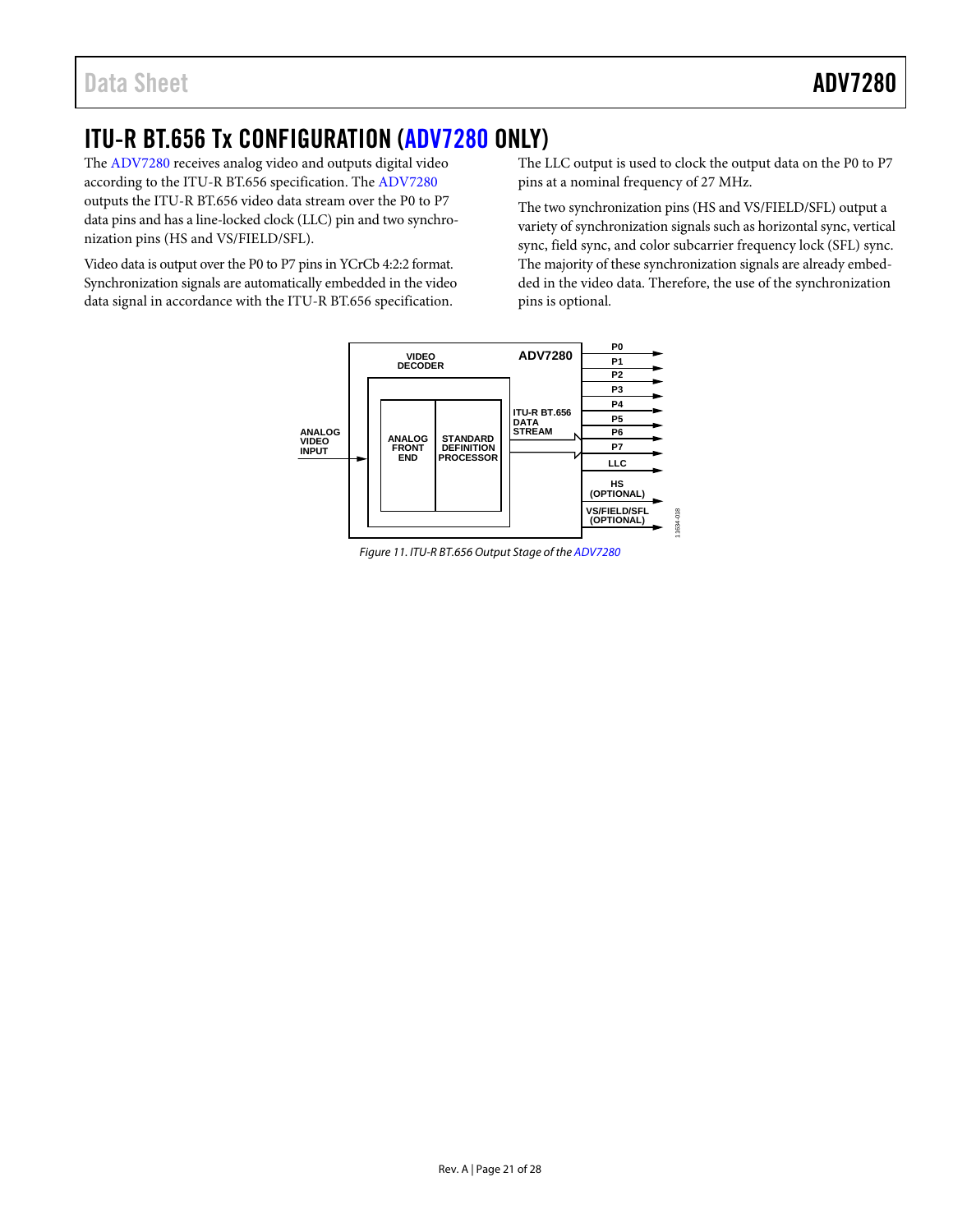### <span id="page-22-0"></span>I 2 C PORT DESCRIPTION

The [ADV7280/ADV7280-M](http://www.analog.com/ADV7280?doc=ADV7280.pdf) support a 2-wire, I<sup>2</sup>C-compatible serial interface. Two inputs, serial data (SDATA) and serial clock (SCLK), carry information between th[e ADV7280/ADV7280-M](http://www.analog.com/ADV7280?doc=ADV7280.pdf) and the system I<sup>2</sup>C master controller. The I<sup>2</sup>C port of the [ADV7280/ADV7280-M](http://www.analog.com/ADV7280?doc=ADV7280.pdf) allows the user to set up and configure the decoder and to read back captured VBI data.

Th[e ADV7280/ADV7280-M](http://www.analog.com/ADV7280?doc=ADV7280.pdf) have a number of possible I<sup>2</sup>C slave addresses and subaddresses (see the [Register Maps](#page-23-0) section). The main map of th[e ADV7280/ADV7280-M](http://www.analog.com/ADV7280?doc=ADV7280.pdf) has four possible slave addresses for read and write operations, depending on the logic level of the ALSB pin (see [Table 15\)](#page-22-1).

#### <span id="page-22-1"></span>**Table 15. Main Map I 2 C Address for th[e ADV7280/ADV7280-M](http://www.analog.com/ADV7280?doc=ADV7280.pdf)**

| <b>ALSB Pin</b> | <b>R/W Bit</b> | <b>Slave Address</b> |
|-----------------|----------------|----------------------|
|                 | 0              | 0x40 (write)         |
|                 |                | $0x41$ (read)        |
|                 | 0              | 0x42 (write)         |
|                 |                | $0x43$ (read)        |

The ALSB pin controls Bit 1 of the slave address. By changing the logic level of the ALSB pin, it is possible to control two [ADV7280/ADV7280-M](http://www.analog.com/ADV7280?doc=ADV7280.pdf) devices in an application without using the same I<sup>2</sup>C slave address. The LSB (Bit 0) specifies either a read or write operation: Logic 1 corresponds to a read operation, and Logic 0 corresponds to a write operation.

To control the device on the bus, a specific protocol is followed.

- 1. The master initiates a data transfer by establishing a start condition, which is defined as a high to low transition on SDATA while SCLK remains high, and indicates that an address/data stream follows.
- 2. All peripherals respond to the start condition and shift the next eight bits (the 7-bit address plus the R/W bit). The bits are transferred from MSB to LSB.
- 3. The peripheral that recognizes the transmitted address responds by pulling the data line low during the ninth clock pulse; this is known as an acknowledge (ACK) bit.

4. All other devices withdraw from the bus and maintain an idle condition. In the idle condition, the device monitors the SDATA and SCLK lines for the start condition and the correct transmitted address.

The R/W bit determines the direction of the data. Logic 0 on the LSB of the first byte means that the master writes information to the peripheral. Logic 1 on the LSB of the first byte means that the master reads information from the peripheral.

Th[e ADV7280/ADV7280-M](http://www.analog.com/ADV7280?doc=ADV7280.pdf) act as standard I<sup>2</sup>C slave devices on the bus. The data on the SDATA pin is eight bits long, supporting the 7-bit address plus the R/W bit. The device has subaddresses to enable access to the internal registers; therefore, it interprets the first byte as the device address and the second byte as the starting subaddress. The subaddresses auto-increment, allowing data to be written to or read from the starting subaddress. A data transfer is always terminated by a stop condition. The user can also access any unique subaddress register individually without updating all the registers.

Stop and start conditions can be detected at any stage during the data transfer. If these conditions are asserted out of sequence with normal read and write operations, they cause an immediate jump to the idle condition. During a given SCLK high period, the user should issue only one start condition, one stop condition, or a single stop condition followed by a single start condition. If an invalid subaddress is issued by the user, th[e ADV7280/ADV7280-M](http://www.analog.com/ADV7280?doc=ADV7280.pdf) do not issue an acknowledge and return to the idle condition.

If the highest subaddress is exceeded in auto-increment mode, one of the following actions is taken:

- In read mode, the register contents of the highest subaddress continue to be output until the master device issues a no acknowledge, which indicates the end of a read. A no acknowledge condition occurs when the SDATA line is not pulled low on the ninth pulse.
- In write mode, the data for the invalid byte is not loaded into a subaddress register. A no acknowledge is issued by th[e ADV7280/ADV7280-M,](http://www.analog.com/ADV7280?doc=ADV7280.pdf) and the part returns to the idle condition.



*Figure 13. Read and Write Sequence*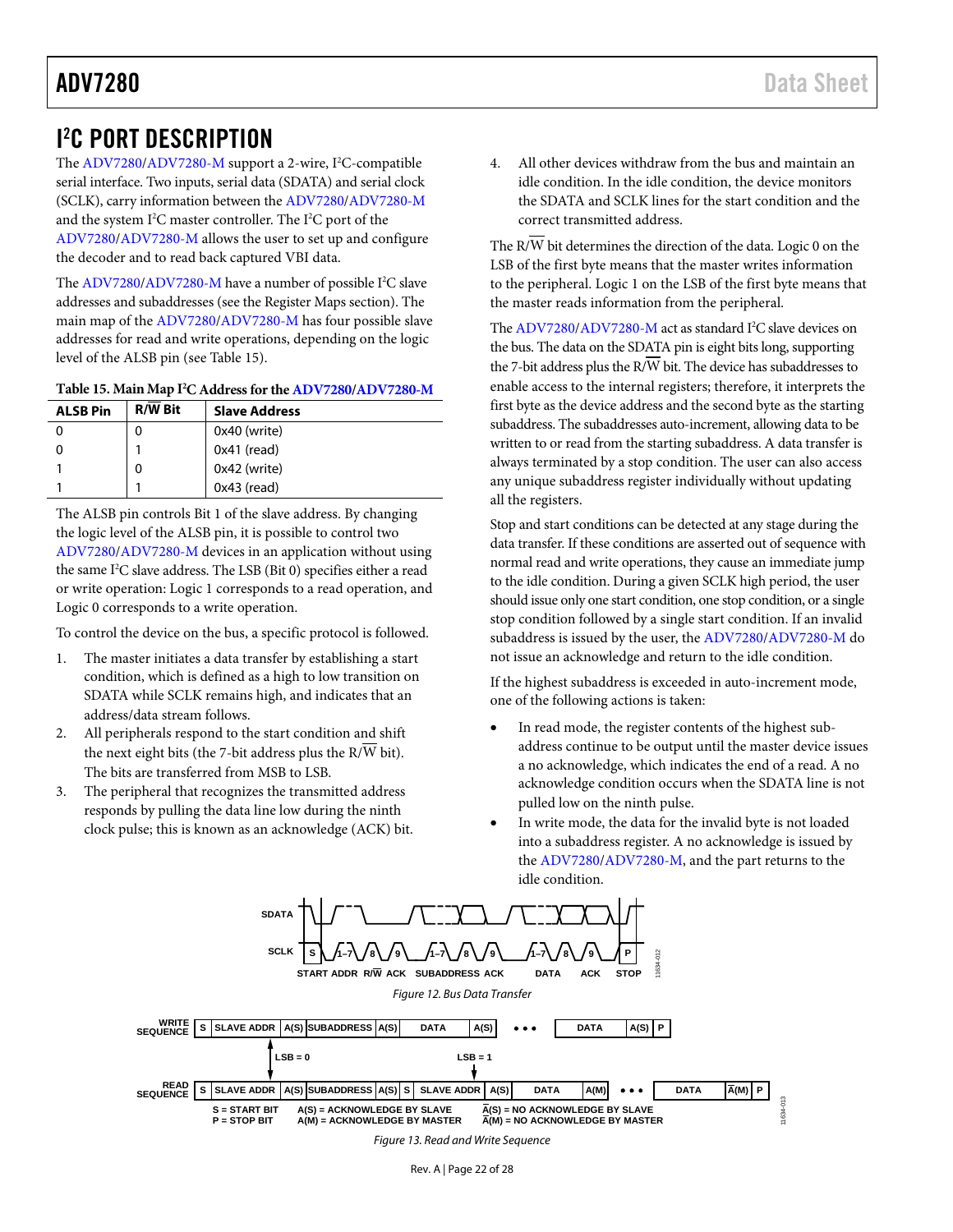### <span id="page-23-0"></span>**REGISTER MAPS**

The [ADV7280/ADV7280-M](http://www.analog.com/ADV7280?doc=ADV7280.pdf) contain three register maps: the main register map, the VPP register map, and the CSI register map [\(ADV7280-M](http://www.analog.com/ADV7280?doc=ADV7280.pdf) only).

#### *Main Map*

The I<sup>2</sup>C slave address of the main map of th[e ADV7280/](http://www.analog.com/ADV7280?doc=ADV7280.pdf) [ADV7280-M](http://www.analog.com/ADV7280?doc=ADV7280.pdf) is set by the ALSB pin (see [Table 15\)](#page-22-1). The main map allows the user to program the  $I^2C$  slave addresses of the VPP and CSI maps. The main map contains three sub maps: the user sub map, the interrupt/VDP sub map, and User Sub Map 2. These three sub maps are accessed by writing to the SUB\_USR\_EN bits (Address 0x0E[6:5]) within the main map (se[e Figure 14](#page-23-1) and [Table 16\)](#page-23-2).

#### **User Sub Map**

The user sub map contains registers that program the analog front end and digital core of the [ADV7280/ADV7280-M.](http://www.analog.com/ADV7280?doc=ADV7280.pdf) The user sub map has the same  $I^2C$  slave address as the main map. To access the user sub map, set the SUB\_USR\_EN bits in the main map (Address 0x0E[6:5]) to 00.

#### **Interrupt/VDP Sub Map**

The interrupt/VDP sub map contains registers that can be used to program internal interrupts, control the INTRQ pin, and decode vertical blanking interval (VBI) data.

The interrupt/VDP sub map has the same  $I<sup>2</sup>C$  slave address as the main map. To access the interrupt/VDP sub map, set the SUB\_USR\_EN bits in the main map (Address 0x0E[6:5]) to 01.

#### **User Sub Map 2**

User Sub Map 2 contains registers that control the ACE, down dither, and fast lock functions. It also contains controls that set the acceptable input luma and chroma limits before th[e ADV7280/](http://www.analog.com/ADV7280?doc=ADV7280.pdf) [ADV7280-M](http://www.analog.com/ADV7280?doc=ADV7280.pdf) enter free run and color kill modes.

User Sub Map 2 has the same  $I^2C$  slave address as the main map. To access User Sub Map 2, set the SUB\_USR\_EN bits in the main map (Address 0x0E[6:5]) to 10.



*Figure 14. Register Map and Sub Map Access*

### <span id="page-23-2"></span><span id="page-23-1"></span>**Table 16. I2 C Register Map and Sub Map Addresses**

| <b>ALSB Pin</b> | $R/W$ Bit | <b>Slave Address</b> | <b>SUB USR EN Bits</b><br>(Address 0x0E[6:5]) | <b>Register Map or Sub Map</b> |
|-----------------|-----------|----------------------|-----------------------------------------------|--------------------------------|
| $\mathbf 0$     | 0 (write) | 0x40                 | 00                                            | User sub map                   |
| $\mathbf 0$     | 1 (read)  | 0x41                 | 00                                            | User sub map                   |
| $\mathbf 0$     | 0 (write) | 0x40                 | 01                                            | Interrupt/VDP sub map          |
| $\mathbf 0$     | 1 (read)  | 0x41                 | 01                                            | Interrupt/VDP sub map          |
| $\mathbf 0$     | 0 (write) | 0x40                 | 10                                            | User Sub Map 2                 |
| $\mathbf 0$     | 1 (read)  | 0x41                 | 10                                            | User Sub Map 2                 |
|                 | 0 (write) | 0x42                 | 00                                            | User sub map                   |
|                 | 1 (read)  | 0x43                 | 00                                            | User sub map                   |
|                 | 0 (write) | 0x42                 | 01                                            | Interrupt/VDP sub map          |
|                 | 1 (read)  | 0x43                 | 01                                            | Interrupt/VDP sub map          |
|                 | 0 (write) | 0x42                 | 10                                            | User Sub Map 2                 |
|                 | 1 (read)  | 0x43                 | 10                                            | User Sub Map 2                 |
| X <sup>1</sup>  | 0 (write) | 0x84                 | XX <sup>1</sup>                               | VPP map                        |
| X <sup>1</sup>  | 1 (read)  | 0x85                 | XX <sup>1</sup>                               | VPP map                        |
| X <sup>1</sup>  | 0 (write) | 0x88                 | XX <sup>1</sup>                               | CSI map (ADV7280-M only)       |
| X <sup>1</sup>  | 1 (read)  | 0x89                 | XX <sup>1</sup>                               | CSI map (ADV7280-M only)       |

<sup>1</sup> X and XX mean don't care.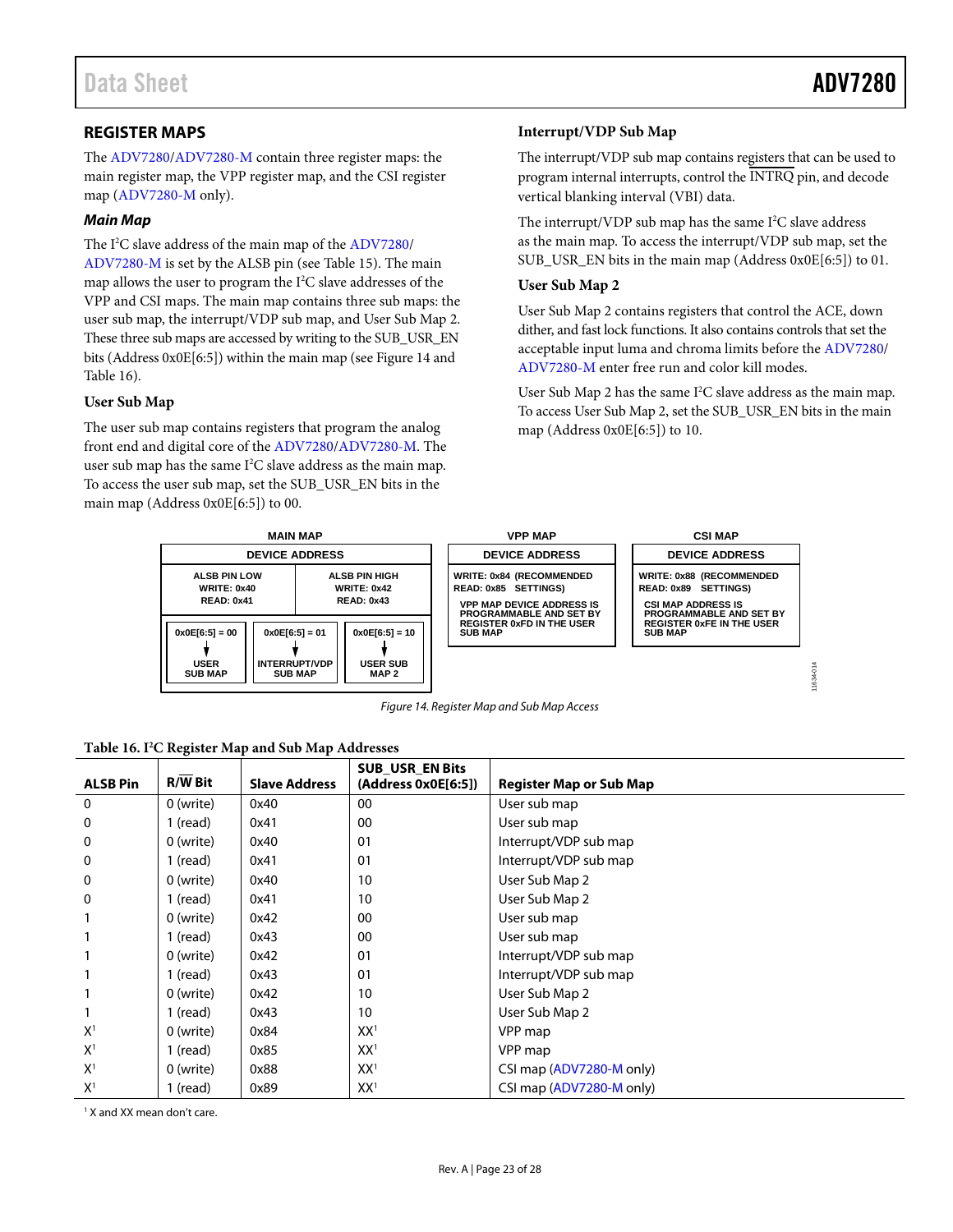#### *VPP Map*

The video postprocessor (VPP) map contains registers that control the I2P core (interlaced-to-progressive converter).

The VPP map has a programmable  $I^2C$  slave address, which is programmed using Register 0xFD in the user sub map of the main map. The default value for the VPP map address is 0x00; however, the VPP map cannot be accessed until the I<sup>2</sup>C slave address is reset. The recommended  $I^2C$  slave address for the VPP map is 0x84.

To reset the I 2 C slave address of the VPP map, write to the VPP\_SLAVE\_ADDRESS[7:1] bits in the main register map (Address 0xFD[7:1]). Set these bits to a value of 0x84 ( $I^2C$ write address; I<sup>2</sup>C read address is 0x85).

#### *CSI Map [\(ADV7280-M](http://www.analog.com/ADV7280?doc=ADV7280.pdf) Only)*

The CSI map contains registers that control the MIPI CSI-2 output stream from th[e ADV7280-M.](http://www.analog.com/ADV7280?doc=ADV7280.pdf)

The CSI map has a programmable I<sup>2</sup>C slave address, which is programmed using Register 0xFE in the user sub map of the main map. The default value for the CSI map address is 0x00; however, the CSI map cannot be accessed until the I<sup>2</sup>C slave address is reset. The recommended I<sup>2</sup>C slave address for the CSI map is 0x88.

To reset the I 2 C slave address of the CSI map, write to the CSI\_TX\_SLAVE\_ADDRESS[7:1] bits in the main register map (Address  $0xFE[7:1]$ ). Set these bits to a value of  $0x88$  (I<sup>2</sup>C write address; I<sup>2</sup>C read address is 0x89).

### *SUB\_USR\_EN Bits, Address 0x0E[6:5]*

Th[e ADV7280/ADV7280-M](http://www.analog.com/ADV7280?doc=ADV7280.pdf) main map contains three sub maps: the user sub map, the interrupt/VDP sub map, and User Sub Map 2 (se[e Figure 14\)](#page-23-1). The user sub map is available by default. The other two sub maps are accessed using the SUB\_USR\_EN bits. When programming of the interrupt/VDP map or User Sub Map 2 is completed, it is necessary to write to the SUB\_USR\_EN bits to return to the user sub map.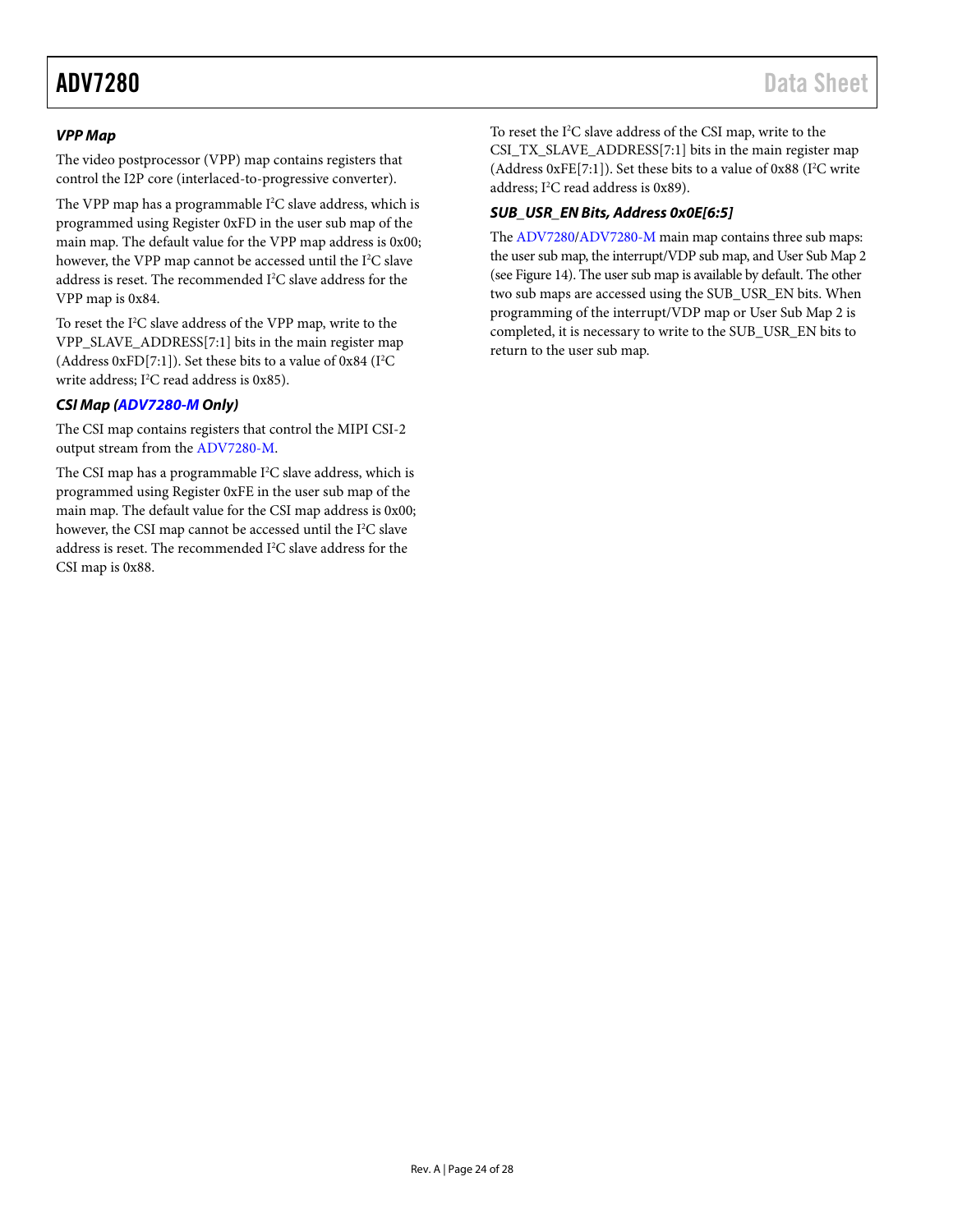### <span id="page-25-0"></span>PCB LAYOUT RECOMMENDATIONS

The [ADV7280/ADV7280-M](http://www.analog.com/ADV7280?doc=ADV7280.pdf) are high precision, high speed, mixed-signal devices. To achieve maximum performance from the parts, it is important to use a well-designed PCB. This section provides guidelines for designing a PCB for use with the [ADV7280/ADV7280-M.](http://www.analog.com/ADV7280?doc=ADV7280.pdf)

### <span id="page-25-1"></span>**ANALOG INTERFACE INPUTS**

When routing the analog interface inputs on the PCB, keep track lengths to a minimum. Use 75  $\Omega$  trace impedances when possible; trace impedances other than 75  $\Omega$  increase the chance of reflections.

### <span id="page-25-2"></span>**POWER SUPPLY DECOUPLING**

It is recommended that each power supply pin be decoupled with 100 nF and 10 nF capacitors. The basic principle is to place a decoupling capacitor within approximately 0.5 cm of each power pin. Avoid placing the decoupling capacitors on the opposite side of the PCB from th[e ADV7280/ADV7280-M](http://www.analog.com/ADV7280?doc=ADV7280.pdf) because doing so introduces inductive vias in the path.

Place the decoupling capacitors between the power plane and the power pin. Current should flow from the power plane to the capacitor and then to the power pin. Do not apply the power connection between the capacitor and the power pin. The best approach is to place a via near, or beneath, the decoupling capacitor pads down to the power plane (see [Figure 15\)](#page-25-8).



*Figure 15. Recommended Power Supply Decoupling*

<span id="page-25-8"></span>It is especially important to maintain low noise and good stability for the P<sub>VDD</sub> pin. Careful attention must be paid to regulation, filtering, and decoupling. It is highly desirable to provide separate regulated supplies for each circuit group (AvDD, DvDD, DvDDIO, PvDD, and, for the [ADV7280-M,](http://www.analog.com/ADV7280?doc=ADV7280.pdf) MvDD).

Some graphic controllers use substantially different levels of power when active (during active picture time) and when idle (during horizontal and vertical sync periods). This disparity can result in a measurable change in the voltage supplied to the analog supply regulator, which can, in turn, produce changes in the regulated analog supply voltage. This problem can be mitigated by regulating the analog supply, or at least the PVDD supply, from a different, cleaner power source, for example, from a 12 V supply.

Using a single ground plane for the entire board is also recommended. Experience has shown that the noise performance is the same or better with a single ground plane. Using multiple ground planes can be detrimental because each separate ground plane is smaller, and long ground loops can result.

### <span id="page-25-3"></span>**VREFN AND VREFP PINS**

Place the circuit associated with the VREFN and VREFP pins as close as possible to the [ADV7280/ADV7280-M](http://www.analog.com/ADV7280?doc=ADV7280.pdf) and on the same side of the PCB as the part.

### <span id="page-25-4"></span>**DIGITAL OUTPUTS (INTRQ, GPO0 TO GPO2)**

Minimize the trace length that the digital outputs must drive. Longer traces have higher capacitance, requiring more current and, in turn, causing more internal digital noise. Shorter traces reduce the possibility of reflections.

Adding a 30  $\Omega$  to 50  $\Omega$  series resistor can suppress reflections, reduce EMI, and reduce current spikes inside th[e ADV7280/](http://www.analog.com/ADV7280?doc=ADV7280.pdf) [ADV7280-M.](http://www.analog.com/ADV7280?doc=ADV7280.pdf) If series resistors are used, place them as close as possible to the pins of the [ADV7280/ADV7280-M.](http://www.analog.com/ADV7280?doc=ADV7280.pdf) However, try not to add vias or extra length to the output trace in an attempt to place the resistors closer.

If possible, limit the capacitance that each digital output must drive to less than 15 pF. This recommendation can be easily accommodated by keeping traces short and by connecting the outputs to only one device. Loading the outputs with excessive capacitance increases the current transients inside the [ADV7280/](http://www.analog.com/ADV7280?doc=ADV7280.pdf) [ADV7280-M,](http://www.analog.com/ADV7280?doc=ADV7280.pdf) creating more digital noise on the power supplies.

### <span id="page-25-5"></span>**EXPOSED METAL PAD**

The [ADV7280/ADV7280-M](http://www.analog.com/ADV7280?doc=ADV7280.pdf) have an exposed metal pad on the bottom of the package. This pad must be soldered to ground. The exposed pad is used for proper heat dissipation, noise suppression, and mechanical strength.

### <span id="page-25-6"></span>**DIGITAL INPUTS**

The digital inputs of th[e ADV7280/ADV7280-M](http://www.analog.com/ADV7280?doc=ADV7280.pdf) are designed to work with 1.8 V signals (3.3 V for D<sub>VDDIO</sub>) and are not tolerant of 5 V signals. Extra components are required if 5 V logic signals must be applied to the decoder.

### <span id="page-25-7"></span>**MIPI OUTPUTS FOR THE [ADV7280-M](http://www.analog.com/ADV7280?doc=ADV7280.pdf) (D0P, D0N, CLKP, CLKN)**

It is recommended that the MIPI output traces be kept as short as possible and on the same side of the PCB as the [ADV7280-M](http://www.analog.com/ADV7280?doc=ADV7280.pdf) device. It is also recommended that a solid plane (preferably a ground plane) be placed on the layer adjacent to the MIPI traces to provide a solid reference plane.

MIPI transmission operates in both differential and singleended modes. During high speed transmission, the pair of outputs operates in differential mode; in low power mode, the pair operates as two independent single-ended traces. Therefore, it is recommended that each output pair be routed as two loosely coupled 50  $\Omega$  single-ended traces to reduce the risk of crosstalk between the two traces in low power mode.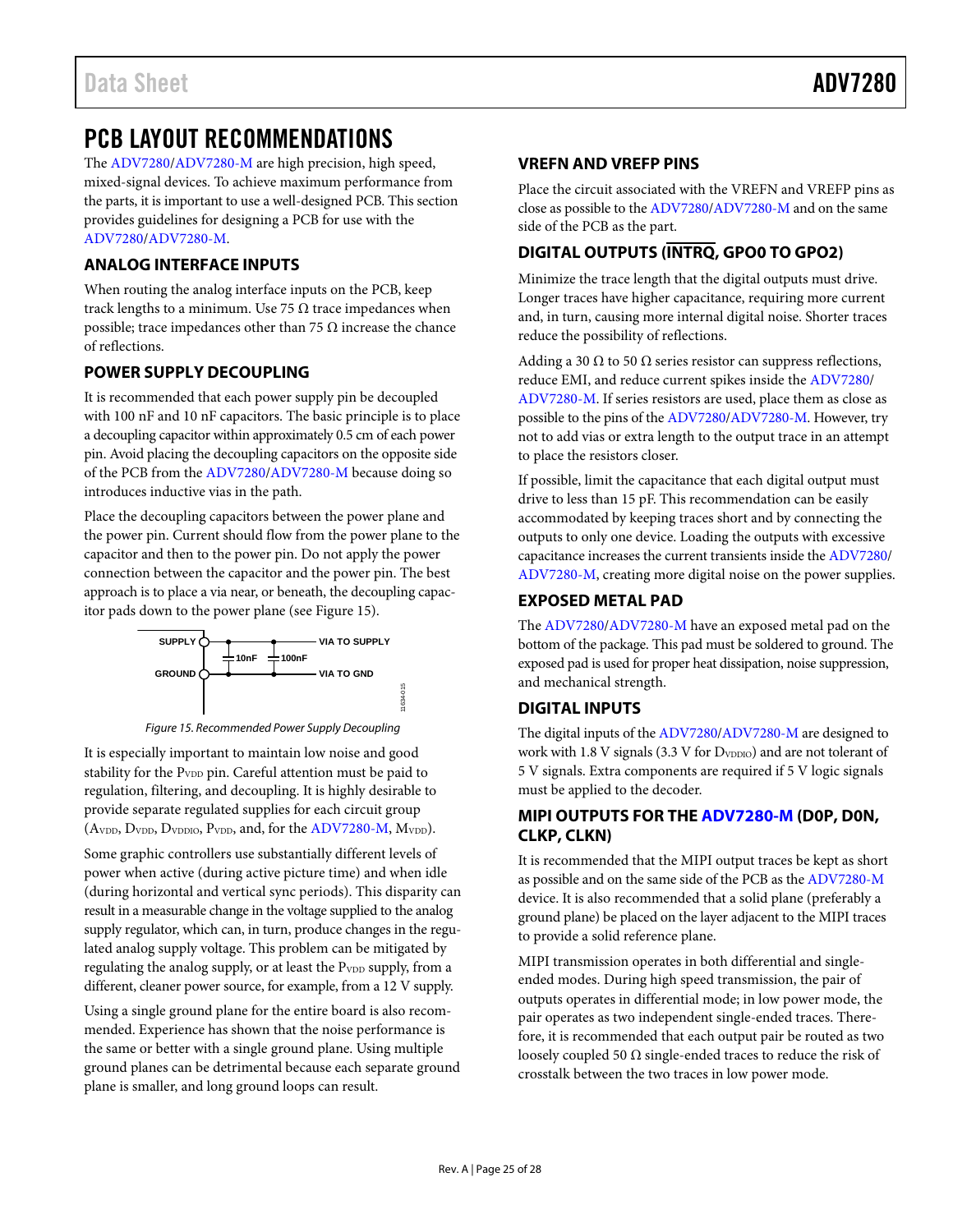### <span id="page-26-0"></span>TYPICAL CIRCUIT CONNECTIONS

[Figure 16](#page-26-1) provides an example of how to connect the [ADV7280.](http://www.analog.com/ADV7280?doc=ADV7280.pdf) For detailed schematics of th[e ADV7280](http://www.analog.com/ADV7280?doc=ADV7280.pdf) evaluation board, contact a local Analog Devices field applications engineer or an Analog Devices distributor.



<span id="page-26-1"></span>*Figure 16. Typical Connection Diagram[, ADV7280](http://www.analog.com/ADV7280?doc=ADV7280.pdf)*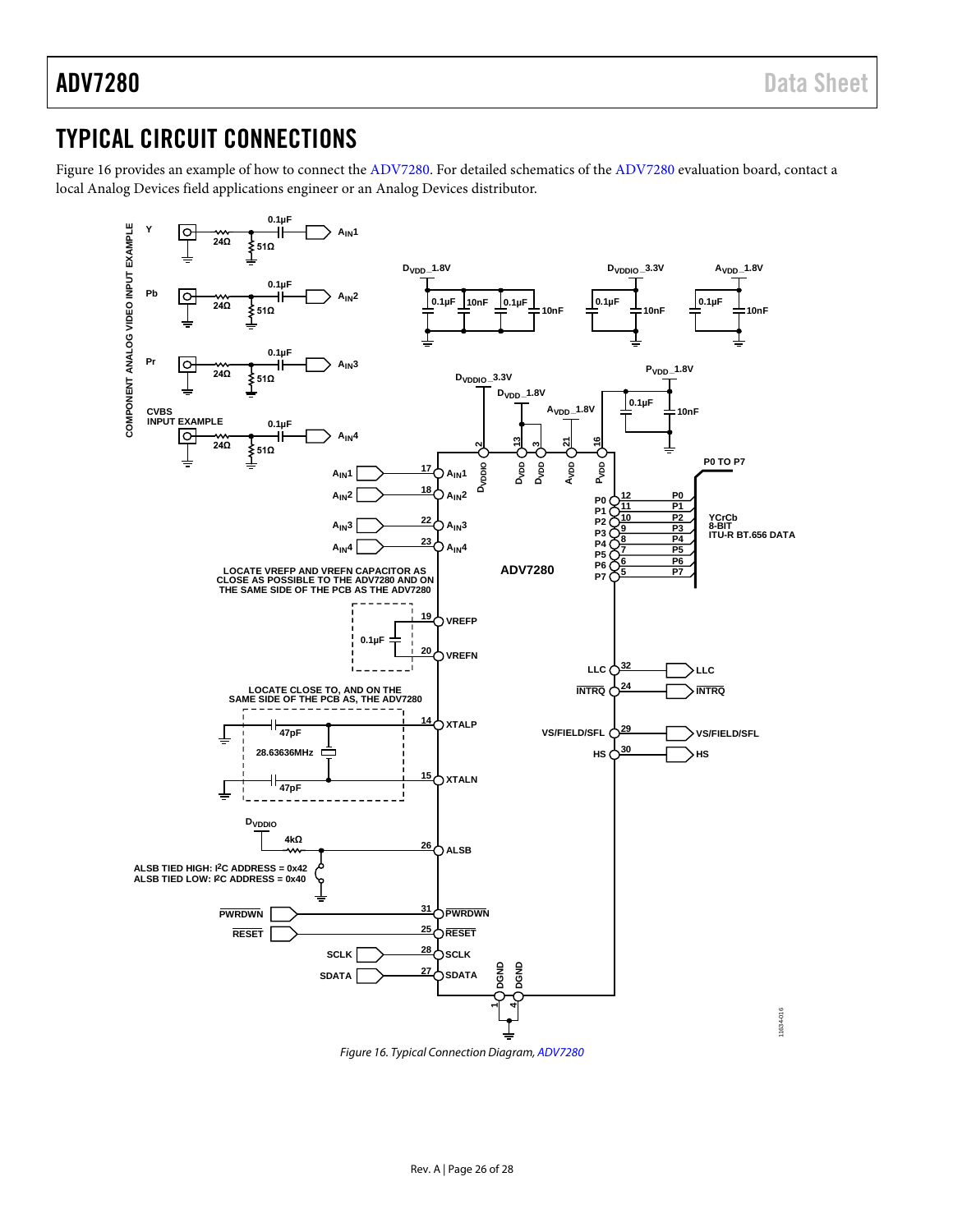### Data Sheet **ADV7280**

[Figure 17](#page-27-0) provides an example of how to connect the [ADV7280-M.](http://www.analog.com/ADV7280?doc=ADV7280.pdf) For detailed schematics of th[e ADV7280-M](http://www.analog.com/ADV7280?doc=ADV7280.pdf) evaluation board, contact a local Analog Devices field applications engineer or an Analog Devices distributor.



<span id="page-27-0"></span>*Figure 17. Typical Connection Diagram[, ADV7280-M](http://www.analog.com/ADV7280?doc=ADV7280.pdf)*

11634-017 11634-017